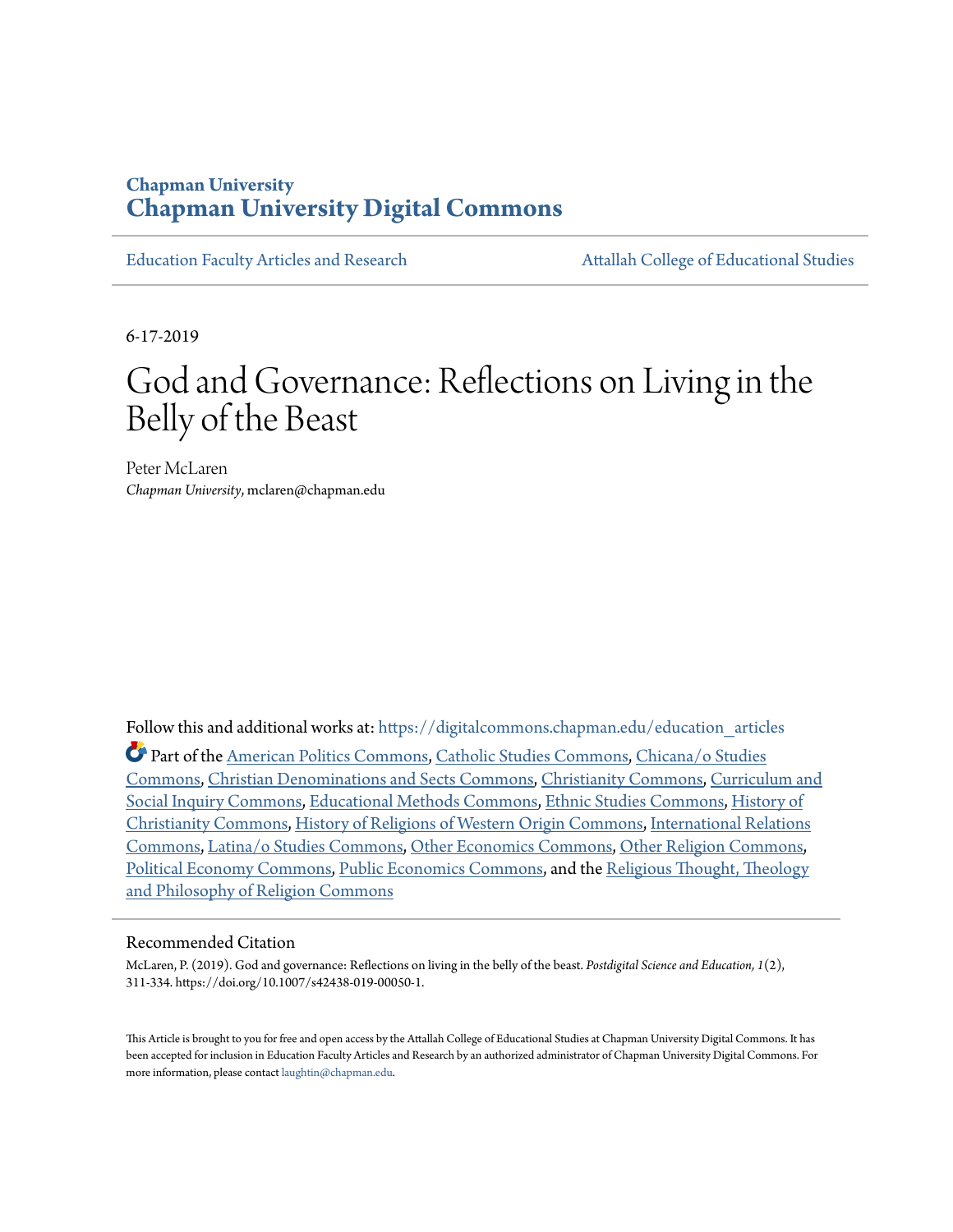## God and Governance: Reflections on Living in the Belly of the Beast

#### **Comments**

This is a pre-copy-editing, author-produced PDF of an article accepted for publication in *Postdigital Science and Education*, volume 1, issue 2, in 2019 following peer review. The final publication may differ and is available at Springer via [DOI: 10.1007/s42438-019-00050-1](https://doi.org/10.1007/s42438-019-00050-1)

**Copyright** Springer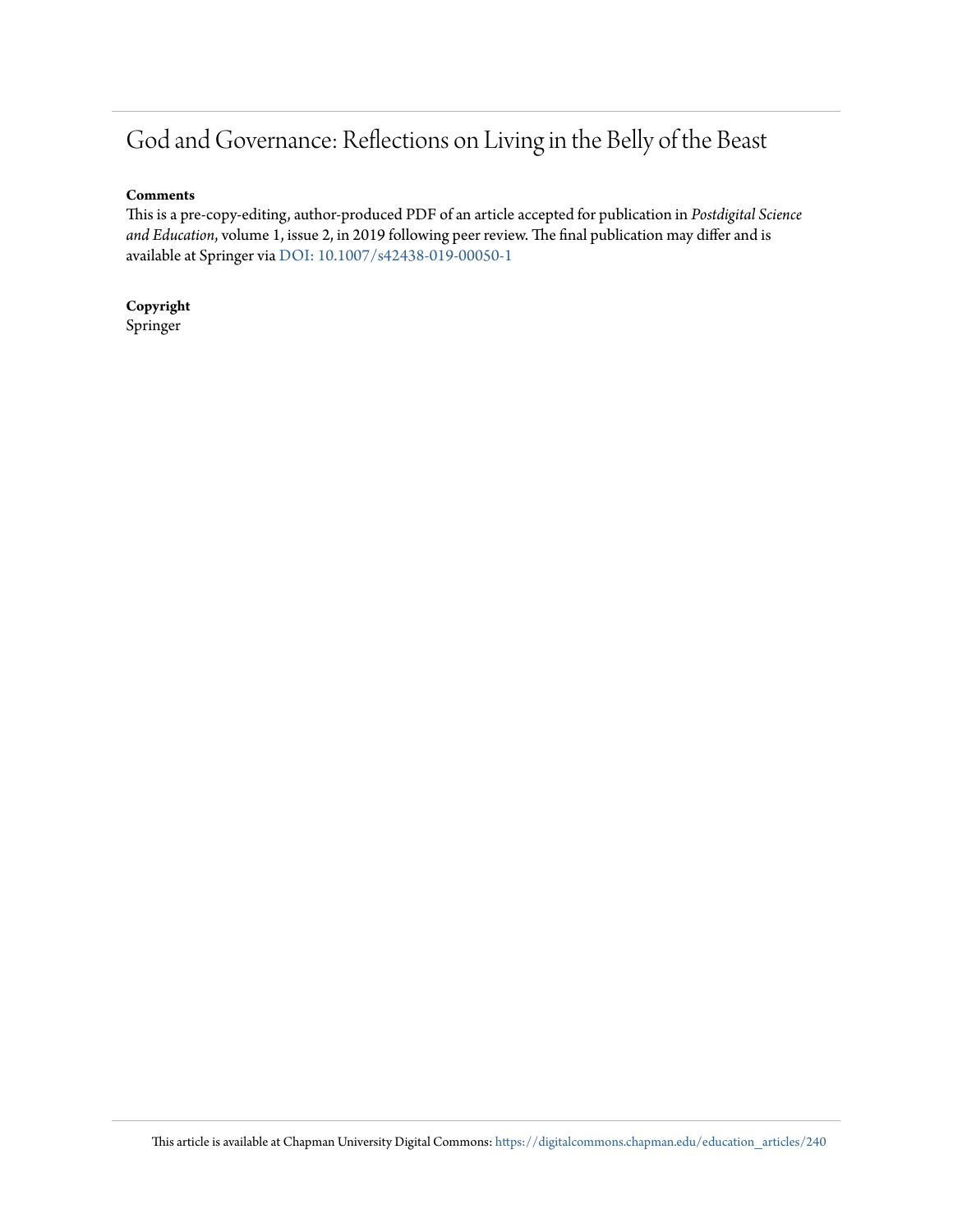#### **God and Governance Reflections on Living in the Belly of the Beast**

Peter McLaren, Chapman University, Orange, USA and Northeast Normal University, Changchun, China, [peter.mclaren1@gmail.com](mailto:peter.mclaren1@gmail.com)

#### **Abstract**

In this critical rage article, Peter McLaren unleashes his revolutionary critique aimed at capitalist injustice behind postdigital socio-technological developments, historical forms of injustice such as racism and colonialism, and recent political events and developments including but not limited to US interventions in Latin America and the presidency of Donald Trump. Rising from two important prongs of McLaren's work—revolutionary critical pedagogy and liberation theology—the article connects myth, religion, science, politics, technology, and humanity. The article reveals McLaren's most intimate thoughts and experiences and aligns them with sophisticated theory and philosophy. It dances between the individual and the collective, the realistic and the utopian, the scientific and the mystical. This uniquely written article, which constantly hovers between extremes in the dialectic of love and rage, simultaneously develops theoretical discourse and practical action of revolutionary critical pedagogy.

#### **Keywords**

Critical pedagogy Rage Love Revolution Emancipation Socialism

#### **On Jesus and Miss World**

When I was seventeen, I was an evangelical Christian. My conscience was captive to a literalist reading of scripture. But I did not always follow my conscience. I worked one summer at the Philips Electronics Exhibit of the Canadian National Exhibition. My job was to demonstrate and service the Philishave razor exhibit, brush the rotating razor cutters, and whisk them clean and then swab the famed eggshaped 'floating heads' with alcohol after each person shaved. (Philips used the name Norelco in the US). Philips hired Miss World to appear at the exhibit, and I once invited her to lunch and she accepted. All that I could afford were two hot dogs, but that seemed fine with Miss World as long as there was plenty of mustard. I told her the razor I was demonstrating could be used to shave women's legs as well as men's faces. She asked me to demonstrate and of course, caught in the act, I was fired. But at least I could brag that I shaved the legs of Miss World, and that gave me street credibility with my nonevangelical friends who often ridiculed me for attending regular prayer meetings. And of course, my stint with Miss World was not in character with being an upstanding Canadian gentleman and that was precisely what was needed to stop the ridicule. But something else happened to me at the Canadian National Exhibition before I was fired. I met an older woman (she must have been in her early twenties) at one of the adjacent exhibits. She smoked cigars and had long pigtails, and was stunningly alluring to me. For a short time, she, and not God, became My Mighty Fortress.

We started to hang out after the exhibition closed down and I naively asked her to accompany me to a prayer meeting. Her enjoyment at agitating the mainstream 'suits' was partly responsible for her agreement, and she was delighted at how flabbergasted the other evangelicals appeared when she entered the parish draped on my arm, resplendent in her micro-miniskirt, spike heels, dewy skin, and vampy makeup, puffing on a cigar, topped off with a sex-kittenish pout. The sensual allure of Gilbert (not her real name as she insisted that Gilbert sounded more mysterious, so I guessed she was probably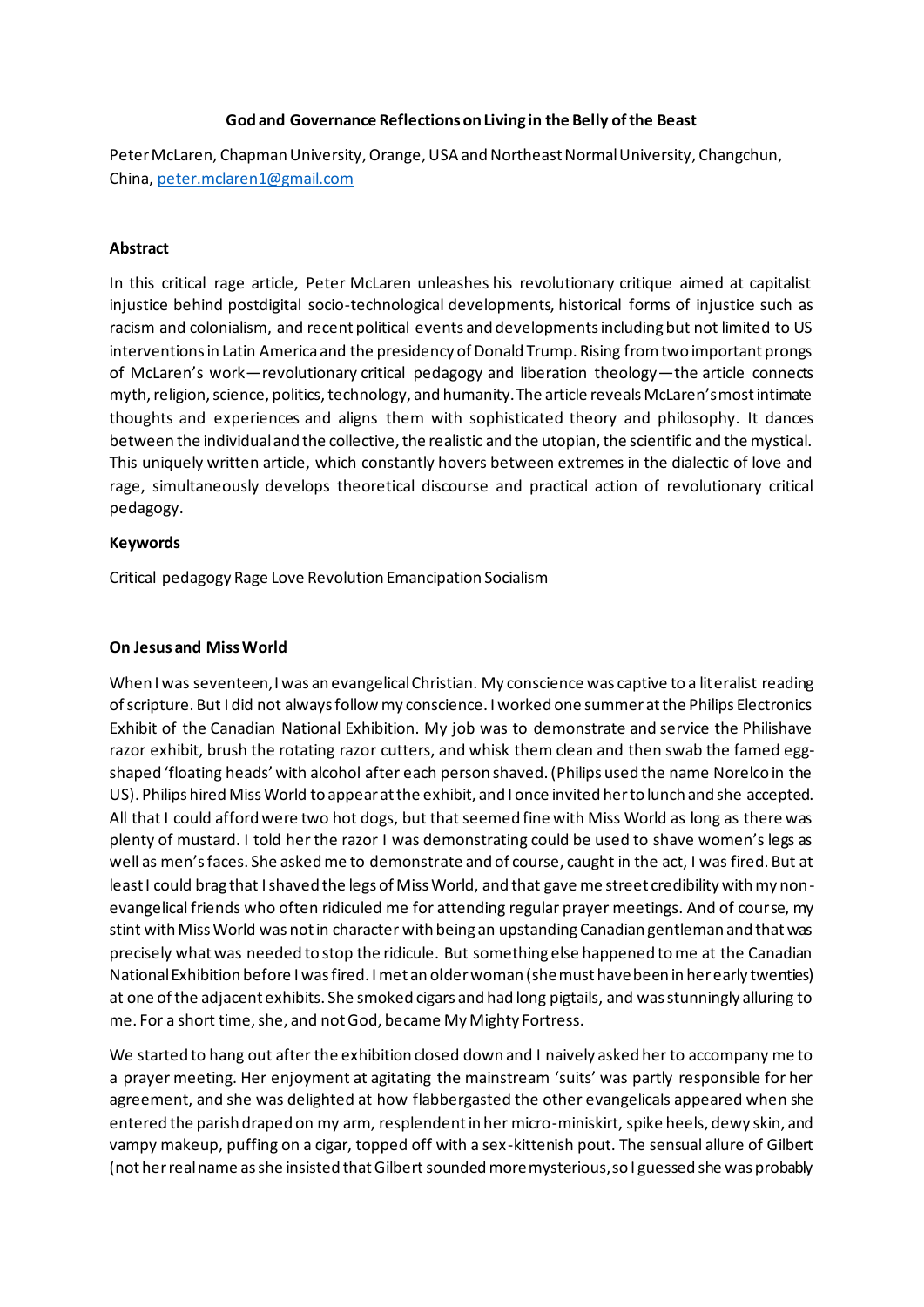an Ann or Alice) was too much for me to resist, and I agreed to be absent for most of my prayer meetings in order to be in the arms of my new friend. But something more riveting—repugnantly riveting—occurred that caused me to break with the evangelical community. The pastor of my church (actually a mega-church that seated hundreds) gave a sermon one afternoon and told us that, if Adolf Hitler had confessed his sins, repented, and accepted Jesus Christ as his Lord and Savior, he would have gone to heaven but all the Jews he tortured and gassed in the showers of the death camps would be suffering in hell because they did not accept Jesus Christ as their personal savior. Immediately after he finished his vile proclamation, I jumped out of my seat and made for the nearest exit. Later the next day, I was so stoked by fury that I affixed a letter condemning the pastor to an arrow, grasped my fiberglass archery bow, and stood stalwart across the street from the church. After a deep breath, I fired the arrow smack into the door of the church. (Luckily nobody opened the door the moment I let the arrow fly). That was it for me. No more evangelical churches or church groups!

I used to read a lot of Billy Graham at the time. He was undoubtedly the greatest US evangelist. Regrettably, his son, Franklin Graham, is a perfidious characterization of his father. A Trump supporter, he thrives on cruelty in the name of security, on homophobia, in the name of God's law, and supports a politics indignantly removed from the gospels. I am sure he is thrilled that Trump (whom many churlish evangelicals deceitfully proclaim was sent by God to save the Jews) moved the US embassy from Tel Aviv to Jerusalem. I am sure he believes that now we are one more step closer to the end of days. Graham is not alone. He has churches and schools behind him.

It's more than risible—so let us call it repugnant—to discover what goes on in some faith-based hate churches, such as the ATLAH World Missionary Church in Harlem, located near the historic Marcus Garvey Park and Apollo Theater. The church boasts a K-12 private school and is run by an eccentric (to put it mildly) pastor James Manning. Manning once described President [Barack Obama](https://www.huffpost.com/news/topic/barack-obama) as a 'longlegged mack daddy,' claimed that Starbucks was putting 'sodomite semen' in its lattes, locked a student in the church basement for hours at a time, and put signs on his church stating 'Jesus would stone homos' and 'Obama is a Muslim. Muslims hate fags. They throw fags off buildings.' He urged Harlem to vote for Trump but then did an about face by describing Trump as 'a nasty cracker possibly having sex with Ivanka,' hired teachers who considered gay people to be demons, posted a message on the school's website urging parents to 'Stop the homosexual brainwashing of your children!,' accused Obama and actor Jussie Smollett for having an affair, required some of his followers to give him access to their bank accounts, and urged some of his congregants to defecate in a bag and leave it at gay-owned businesses (Klein [2019\)](https://link.springer.com/article/10.1007/s42438-019-00050-1#CR13). Manning is still able by law to award students New York State– approved regents diplomas. I wonder in amazement at the undiluted theological hysteria he panders to his congregation, and why it took so long to lift the lid on his pecuniary and homophobic ploys and slew of mind-numbing proclamations which are not the indications of a serious mind nor simply serious breaches of decorum but rather the full-throated ravings of a Christian minister gone bonkers.

But is the hate that fuels Manning much different than that of Franklin Graham? Graham's willingness to abandon Christian principles of decent moral behavior to position himself within Trump's inner orbit surely lacks the carnivalesque trappings of Manning's actions. Notwithstanding, Graham's support for Trump, whom he claims God personally put in the presidency, and his double standard and hypocrisy when it comes to moral behavior, has certainly given the imprimatur to, and thus helped to normalize, Trump's fascist leanings, not to mention make a mockery of the evangelical movement. Which is worse, hate-based faith or faith-based hate? The former is the type of eye-for-an-eye fascist ideology fueled by faith in a God who will reward those warriors who protect the white Christian ethno-state and its symbols from all those who seek to undermine America—Muslims, gays and lesbians, immigrants, and refugees. They are more likely than most of us to believe that God made the world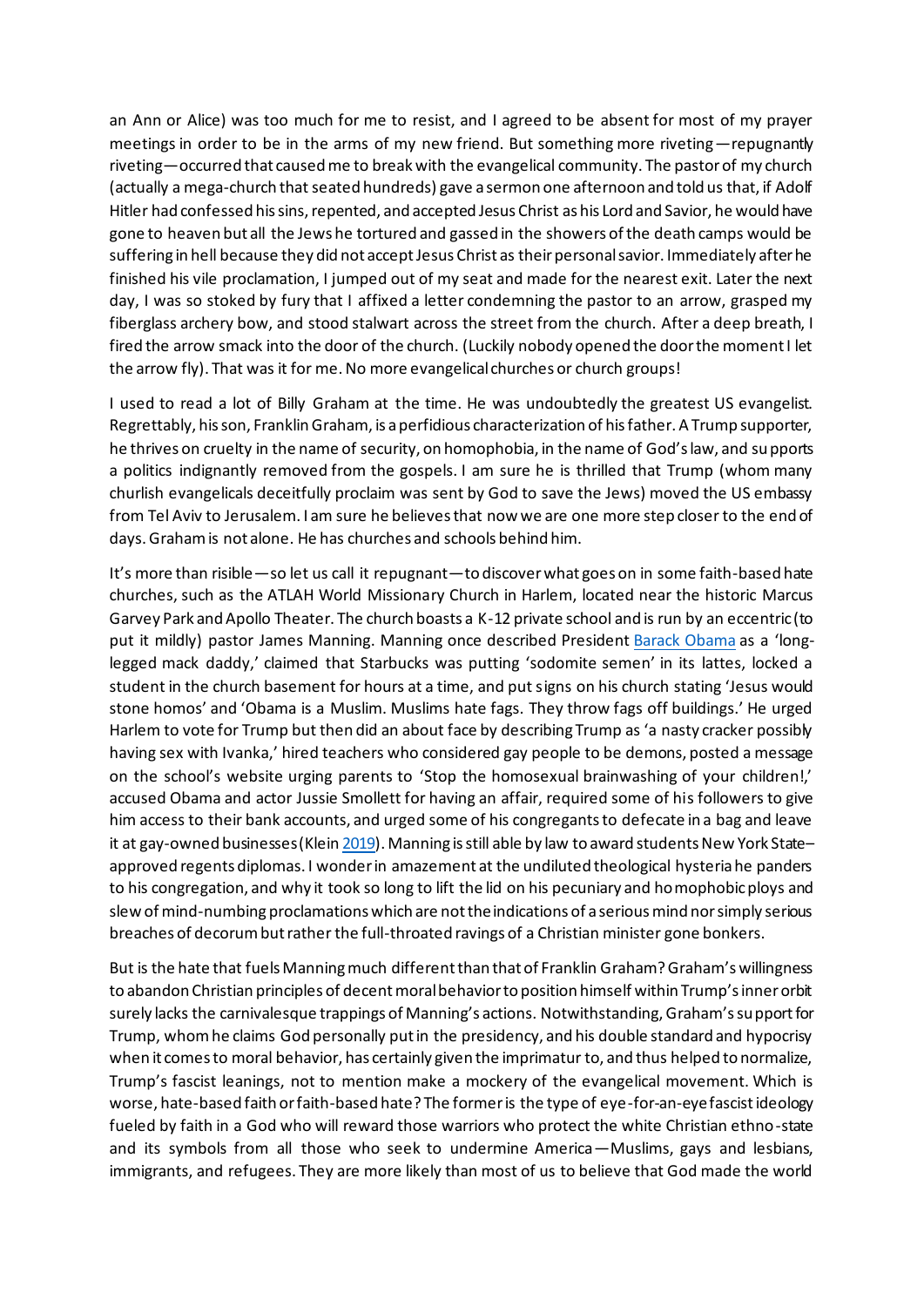with fossils already in pace to test our faith; the latter reflects an understanding of eschatology locked inside a rear-view mirror comprehension of history that takes place in the future anterior. That we must face backward in order to move forward, that what once was will always be, despite the horror and wreckage sown by war, imperialism, settler colonialism, slavery, antisemitism. That what was said in the Bible has already been agreed upon in the future, that the covenant with Christ is therefore completely sealed, and that, since the Iron Age, there have been no questions that have not already been settled, since the future has already passed. Time is up for those who have not invited Jesus to become their personal savior. These Christians believe that they merit heaven, but those who do not share their faith or political proclivities merit eternal damnation.

Were he more 'woke' (to use the popular term) Graham would realize that the eschaton has already begun, and it is our duty to make it immanent—but not in the way Christian millennialism understands this process, and certainly not as a form of secular messianism or immanent hypostasis of the eschaton through some gnostic cult but rather as a prefigurative politics, to use a term introduced by my friend Carl Boggs. It's a bit like anarchism or libertarian-socialism, creating within social movements those pedagogical practices, social relations and political formations that embody or prefigure the society we hope to achieve—in my case, it would be the socialist society of the early disciples of Christ, who lived communally, as communists.

The despicable and often deranged arch-conservative William F. Buckley warned that the eschaton must not be realized in the here and now, and he popularized the slogan, 'Don't immanentize the eschaton' (Goldberg [2002\)](https://link.springer.com/article/10.1007/s42438-019-00050-1#CR8) which was a phrase borrowed from Eric Voegelin [\(1985\)](https://link.springer.com/article/10.1007/s42438-019-00050-1#CR29) [1952] that became the slogan of the unctuous Young Americans for Freedom. How tragic that was.

My high school history teacher, John Muggeridge, son of Malcolm Muggeridge, was one of the few conservatives in my life that I enjoyed, and he was a Catholic to boot, just like Buckley. But very unlike Buckley in temperament.

I sometimes believe that I am cursed to know too much of humanity, poised precariously on the edge of a skyscraper like Damiel, an angel from the film *Wings of Desire* (Wenders [1987\)](https://link.springer.com/article/10.1007/s42438-019-00050-1#CR30), who spends his hours on earth perched atop buildings high over the cityscape of Berlin, listening to the din of human thoughts below and taking notice of our puny movements, all captured in the sepia-toned black-andwhite images of the angelic imagination.

Pretty soon, the CCTV cameras are going to put the angels out of business. Think of the specters of cameras atop of buildings, traffic signals, and highway signs employing point-to-point (P2P), point-tomultipoint (P2MP), or mesh wired or wireless links. If it is not the CCTV cameras, it's something else. We are always being monitored, evaluated, and judged, and if we pass all the tests, we are magically resurrected in the clump of toxic soil we call the earth, having earned the right to call ourselves human. Yet we are singular and unique individuals, stardust formations, and the culmination of consciousness. Transhumanists wish to upload the human mind into a computer, to breathe sentience into inanimate objects, to become assimilated into our laptops, and thus to ascend into the godhead and then to descend as immortal silicone-based gods. Are we perhaps reversed engineered genetic material left behind by some ancient space beings? If so, I pity the ancient astronauts. Were we mixed with dung and extraterrestrial vomit?

For anyone who watches television on a regular basis, it could be too late to rehabilitate your humanness. You may already have swallowed the poison pill without knowing it, your capacity for humanity may already have been fatally compromised; you may be condemned to view the world with a smirk and side-eye. Haven't you noticed how our emotions have been reduced to emojis—we have 'perv eyes' or 'shifty eyes'—oh, just to let you know, 'Eyes was approved as part of Unicode 6.0 in 2010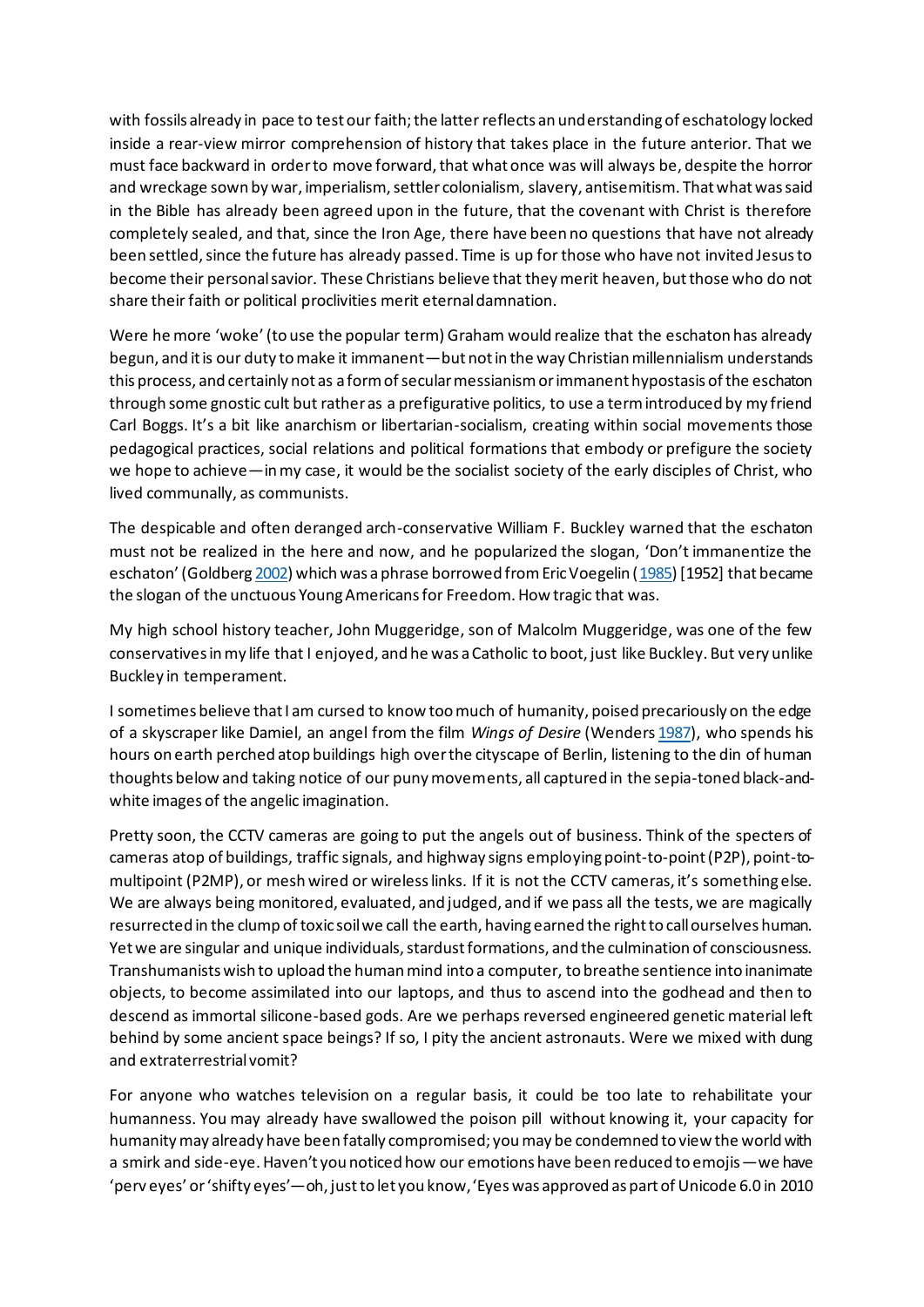and added to Emoji 1.0 in 2015.' What about 'rolling eyes'? 'Face with rolling eyes is an emoji used to express disbelief, annoyance, impatience, boredom, and disdain. It can also be used to indicate sarcasm or irony.' Well, that's a lot of choices of emotions for one single emoji—how is a person supposed to know if what you are saying is met with disdain or impatience? But we have more than just eye emojis, we have full face emojis. We have 'smirking face' and oh, just to let you know, Smirking Face. A yellow face with a sly, smug, mischievous, or suggestive facial expression. It features a halfsmile, raised eyebrows, and eyes looking to the side. Often used to convey flirtation or sexual innuendo. ... Smirking Face was approved as part of Unicode 6.0 in 2010 and added to Emoji 1.0 in 2015'. (Dictionary.com [2019\)](https://link.springer.com/article/10.1007/s42438-019-00050-1#CR4)

Face with rolling eyes debuted in summer 2015 as part of a much-hyped batch of new emoji released by the Unicode Consortium. In February 2016, emoji keyboard provider EmojiXpress found that face with rolling eyes was the most popular emoji being used among Unicode's new set by iPhone users at the time. At points in March 2017, Emojipedia featured face with rolling eyes as one of the most popular emoji on its site.

Face with rolling eyes hasn't just been popular, though. Some think it can be quite useful in addressing the ambiguity that riddles electronic communication. As Ashley Fetters argued in April 2016 for GQ, face with rolling eyes can function as a much-needed sarcastic tone marker, indicating that a message should be read as ironic, thus eliminating any confusion. (Dictionary.com[2019\)](https://link.springer.com/article/10.1007/s42438-019-00050-1#CR4)

So let me get this straight—we are supposed to compensate our electronic communication with emojis to *avoid* ambiguity? Drawing faces, then, becomes a way to clarify understanding when we communicate through written messages? When I was going through grade school and high school, it was the other way around. What would Shakespeare have produced—if anything—if suddenly everyone were reduced to communicating through emojis? Our facial expressions do not always communicate what we are trying to say. Does a smirking face really capture the anguish that we sometimes feel being trapped as finite beings in an infinite universe? Or should we create a special emoji that signifies 'anguish of finite beings trapped in a metaphysical void?' I worry about the ability of our young people to master the English language in a world overpopulated by emojis. Having a mind unburdened by a complicated thought is not a good thing, especially in a world increasingly infected with misunderstanding and hate.

I can imagine that, one day, our emails will be answered automatically. The computer will know enough about our preferences and temperament, and previous exchanges with specific people, to save us from at least the most tedious of emails. This is almost happening now, as we can just click 'thanks' or 'very good' at the bottom of our reply messages provided by our e-mail programs since our computer can now recognize certain types of messages. Frankly, I am loath now to use 'good' or 'very good' in my responses because I fear my friends might feel slighted that I am too lazy to respond with some original words. The day when our computers automatically answer our emails, and communicate through emojis, will our computers be asking if they have any use for human beings anymore? What a wonderful world that will be (do I need an emoji here to indicate sarcasm?).

We have come a long way with technology. We know that DNA technology can now solve 'cold case' murders that occurred in the distant past. Bodies that were too corrupted to be identified can now be identified. The shriveled remains of unidentified mummified corpses can be rehydrated by medical experts with patterned fluids so that families can recognize their mutilated, long-lost kin. But there is little hope to rehydrate a mind mummified by the stupidification and moronization of US popular media. That should be more obvious to those living above the ground.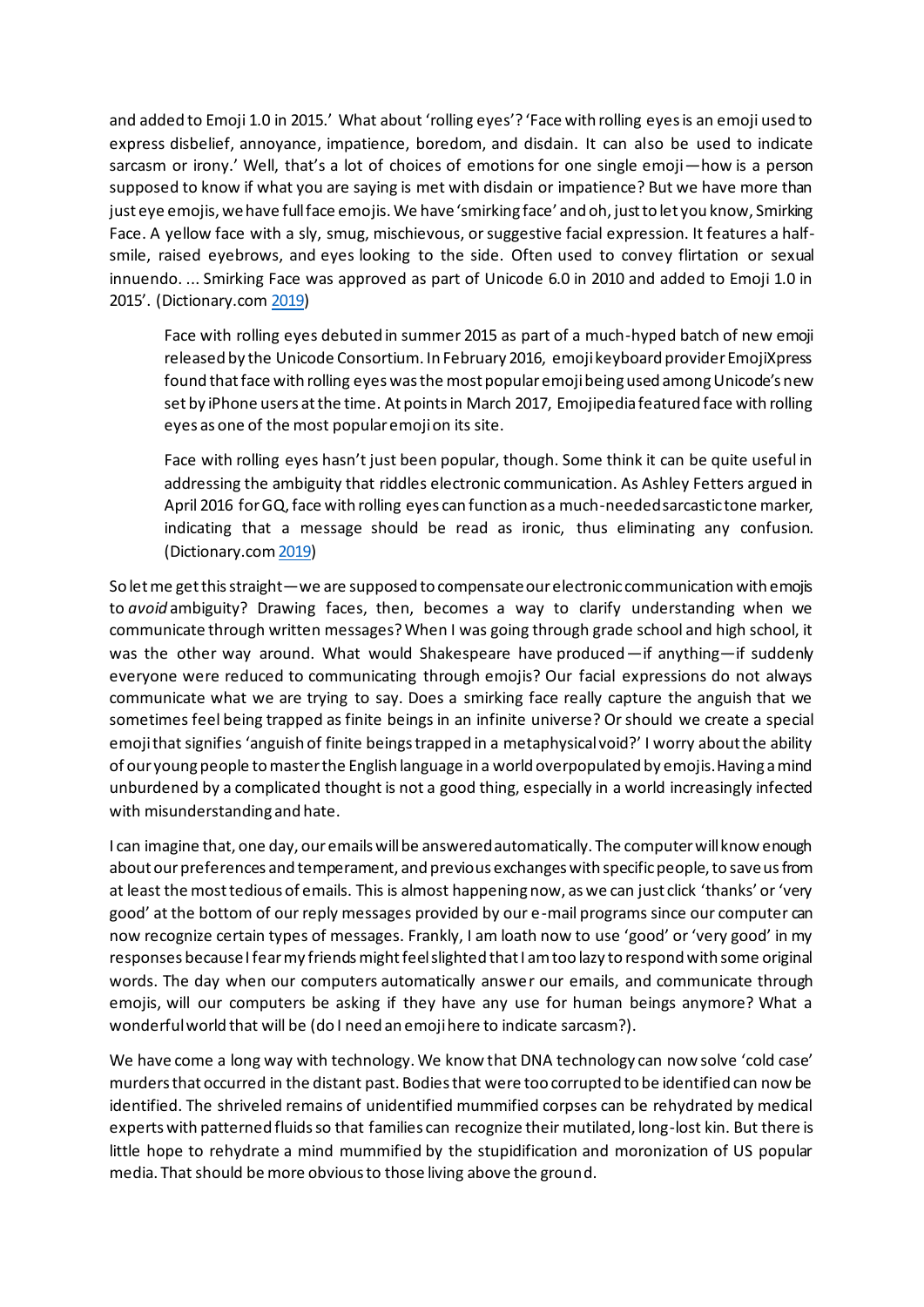#### **Wings of Desire and Winging it**

Perched atop skyscrapers like Damiel can dampen the spirit, so I have a habit of writing down whatever comes to mind, with the intention of figuring out what it might mean at some later date. Keeping daily observations and thoughts in a notebook surely helps writers like myself, since filtering your experiences through long-term memories might lead you to misrecognize crucial correlations that, in turn, might lead you to jumping to false conclusions based on your preconceived ideas, your untested predilections. It could pervert the actual feeling that you were experiencing at the time, and cause you to plant plums and apricots instead of grapes. Once I take stalk of my feelings, I find a style that best expresses their conjugation with ideas. I try to give a personality to those feelings—in fact, I must, in order to retain some psychological ballast. My sentences have their own personality, trapped in the excesses of the Renaissance, with breakouts here and there into modernity. That's the best way I can integrate my feelings into my thoughts.

I tend to write with a Dantean conceit, my words blackened by fire, a style derivative of the hardheartedness of those who have tried to describe the ghastly horrors found in the circulatory system of sin, in the furrows of the wake left by hellhounds come to earth to gnaw at the shanks of our doughy frames. I try to purge myself of my thoughts of God and governance yet continue to ask: How can we live congruent with our faith and the moral responsibility we must take for our life, with the spirit of self-gift to which we have been directed, the experimentation to which we have been entrusted, the resolution of questions in a field of existential conjectures and theories torn to pieces and thrust into scooped-out graves of historical amnesia? My style may shift according to the memories gifted to it and the ways in which such memories have been retrieved. They often surface unannounced, and remain incalcitrant to my stubborn summons.

#### **Chinese Mascara and Cellphone Memories**

As in this very moment, I am inclined to recall the day it was raining heavily in Jinhua, China. Black streaks were running down the cheeks of the buildings like mascara on the faces of mothers weeping for their lost children. I stopped by a water-logged restaurant that served countryside-style food, with a yearning for some Jiuqu Hongmei tea. After dinner, while I was admiring posters of Chairman Mao and Chairman Hua Guofeng, I noticed about ten young waitresses in orange uniforms in the upstairs dining area. They were all sitting together in the dark, their faces eerily illuminated by their large Samsung cell phones. They were playing games and watching videos. All of them were silent. There was no dialog. Occasionally, a waitress would leave her chair to attend to a customer and then, it was back to the darkened room to the comfort of her cellphone. Outside the restaurant were unpainted concrete buildings and hydroelectric towers. They also stood silent. Emerging from the creases in my brainstem, a thousand-year-old Buddhist Temple in Hangzhou stands like incandescent starlight bending into a black hole. Sacred figures from Buddhist history carved out of stone stand silent. Goldpainted statues of Buddha loom over the pious and curious visitors. In one temple, at least a hundred monks are chanting in unison, as great clouds of incense wafted through the open doors. Winding my way down from the highest temple on the hill, I notice one of the monks on his cellphone. He has been given a vision of modernity! Perhaps, he is checking the World Cup results? Or calling his condo in Shanghai? Cellphone memories are always cold and hard. Someone must warn the monk that, as much as he understands the virtues of solitude, nothing can compare to the aloneness of being connected by digital waves to the world. Analog memories have infinite possibilities. Once they pass from tablet to Wi-Fi router, and then are digitally encoded inside the integrated circuits of microprocessors so loved by the captains of technocracy, their microcontrollers trick us with pulse-width modulation to make us believe our memories have sprung into existence by the hand of Pythagoras himself, with help from the music of the spheres.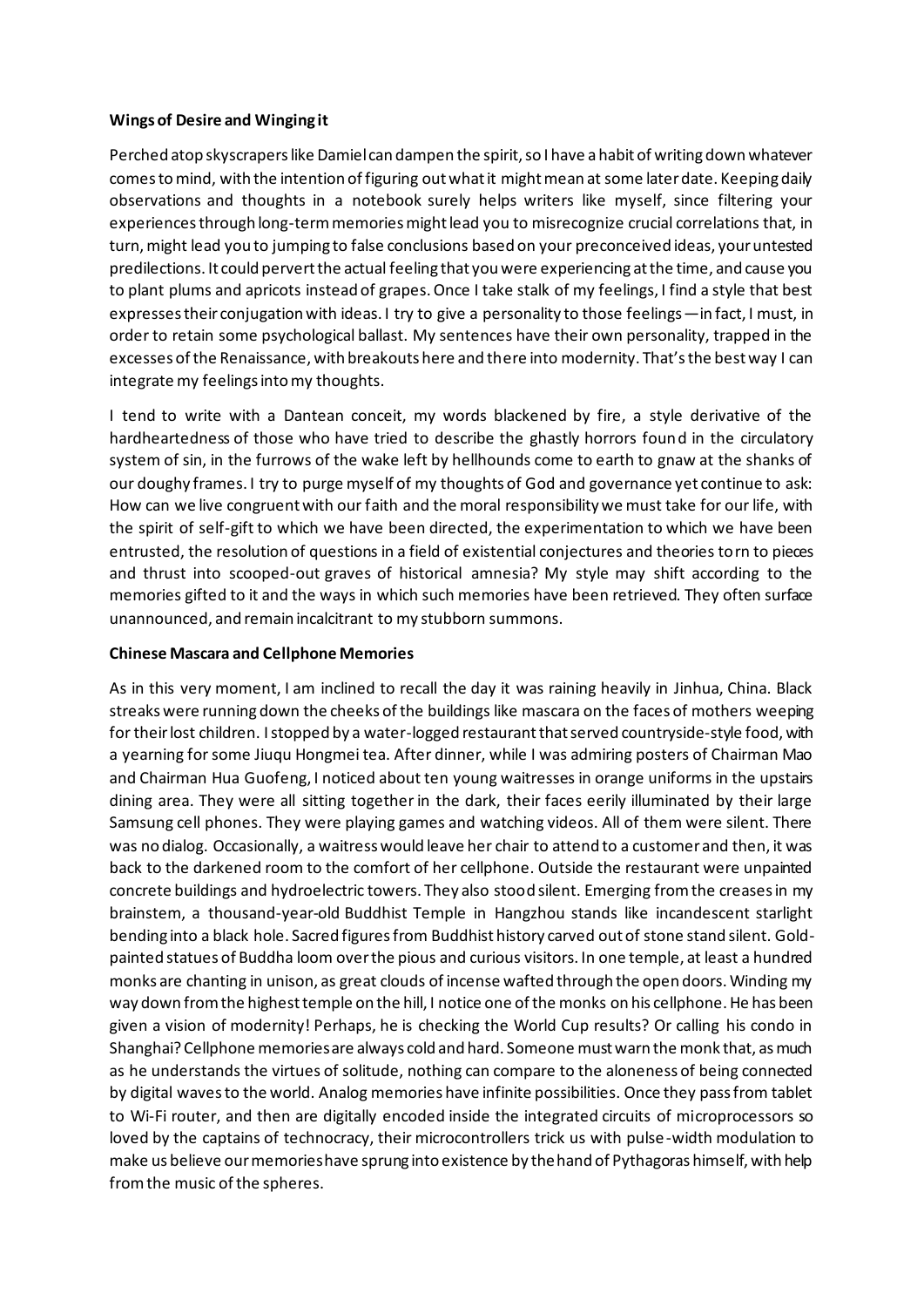I loathe technology, and yet, like many others, I am addicted to it. I hate cell phones, except for use in emergencies, yet I have an iPhone which I check regularly. I hate the Internet, yet I spend time on the web each day checking what I have found to be reliable sources and authors. I am irritated when people around me are talking loudly on their cell phones. I greatly dislike the consumer hype around cell phone cases, and the like. There is just too much information available. It is overwhelming. Everybody creates their own Internet worlds, publishes their own journals and blogs, and sometimes you find something of interest but it remains stuck in the brainpan. Little of this information is embodied, it is magic without the mystery, without a warm whisper of innocence, and without a heart. Has anyone in Silicon Valley read Wittgenstein or Aquinas? Apparently not.

#### **Digital Brutality and Eschatological Complacency**

Digital technology is the perfect weapon of capitalism, it is antiseptically cleaved from the world experienced by our senses, it is knowledge disassociated from acts of knowing, and it keeps knowledge sequestered inside our brainpans like ordinary scraps of cognition that have been programmed to adduce evidence for reality in Cartesian terms rather than in psychophysiological spaces where we can see, feel, taste, and smell knowledge and where we might smell some Kantian or Rawlsian moral precepts. There are two different logic levels at play in the digital binarism of capitalism—winners and losers (see Peters and Jandrić [2018\)](https://link.springer.com/article/10.1007/s42438-019-00050-1#CR21). Yes, this preceded digital technology. But the binary system value augmentation or immiseration—that has been digitalized offers no other choice and no alternative; its naturalization is so complete it has immunized itself almost entirely from a legitimation crisis. White people now would rather starve than bring in a system such as socialism that might create what the Trump's popular base views as welfare cheaters—allegedly lazy, good-for-nothing immigrants who get government handouts while sitting on their fat butts and vaping to an episode of the Kardashians. Capitalism is an omnipresent system in which brutality is a necessity, so much so that democracy refuses to descend there. It is an auction block in which souls are destroyed in the service of profit. It discharges such a scabrous stench of injustice that even the flies will not condescend to visit. In this carceral state encysted in the empyrean hinterlands of capital and driven by eschatological complacency, we are afforded little more than a postmortem encounter with democracy. We cannot surmount the antimonies of capitalism that we face—we are free to win or lose the game of life, but the rules are fixed to favor those already advantaged. For someone like me who appreciates the contributions of liberation theologians, and who seeks to effect remediation of the soul on the picket line rather than at high table dinners or high mass, looking at capitalism is akin to looking at a God who can unveil Himself and encounter us, who always remains above and beyond us. Or who can be understood only through a calculated market revelation in the person of *homo economicus*(McLaren and Jandrić [2017\).](https://link.springer.com/article/10.1007/s42438-019-00050-1#CR15)

Capitalism can be enshrined in the marketplace, outside of human control, or it can be unveiled by the local stockbroker, or by frenzied troglodytes buzzing inside the Wall Street offices where derivatives are traded like a rare error Barry Bonds 1993 baseball card. Capitalism can also be revealed through its primordial id, in the person of Donald Trump. Capitalism has survived the impact of Christianity but Christianity has not survived the impact of capitalism, as witnessed in the success of the prosperity preachers such as Joel Osteen, who completely ignores Agape and instead summons Dionysus in the guise of Jesus, who celebrates Eros by tap dancing on stage and speaking in tongues (Joel Osteen claims to have spoken Cantonese while in an ecstatic state). Manda---ka-mata-a-so-koya! Hallelujah! And do not we miss those bizarre facial contortions of the early Robert Tilton, king of the prosperity preachers and forever immortalized by his critics as the Farting Preacher! Ah, the sound of divine flatulence from the holy bowels churning for Jesus! Manda---ka-mata-a-so-koya! Hoo ba ba Kanda! Hallelujah! In their brutal struggle for market share and investable funds, today's captains of pentecostal commerce —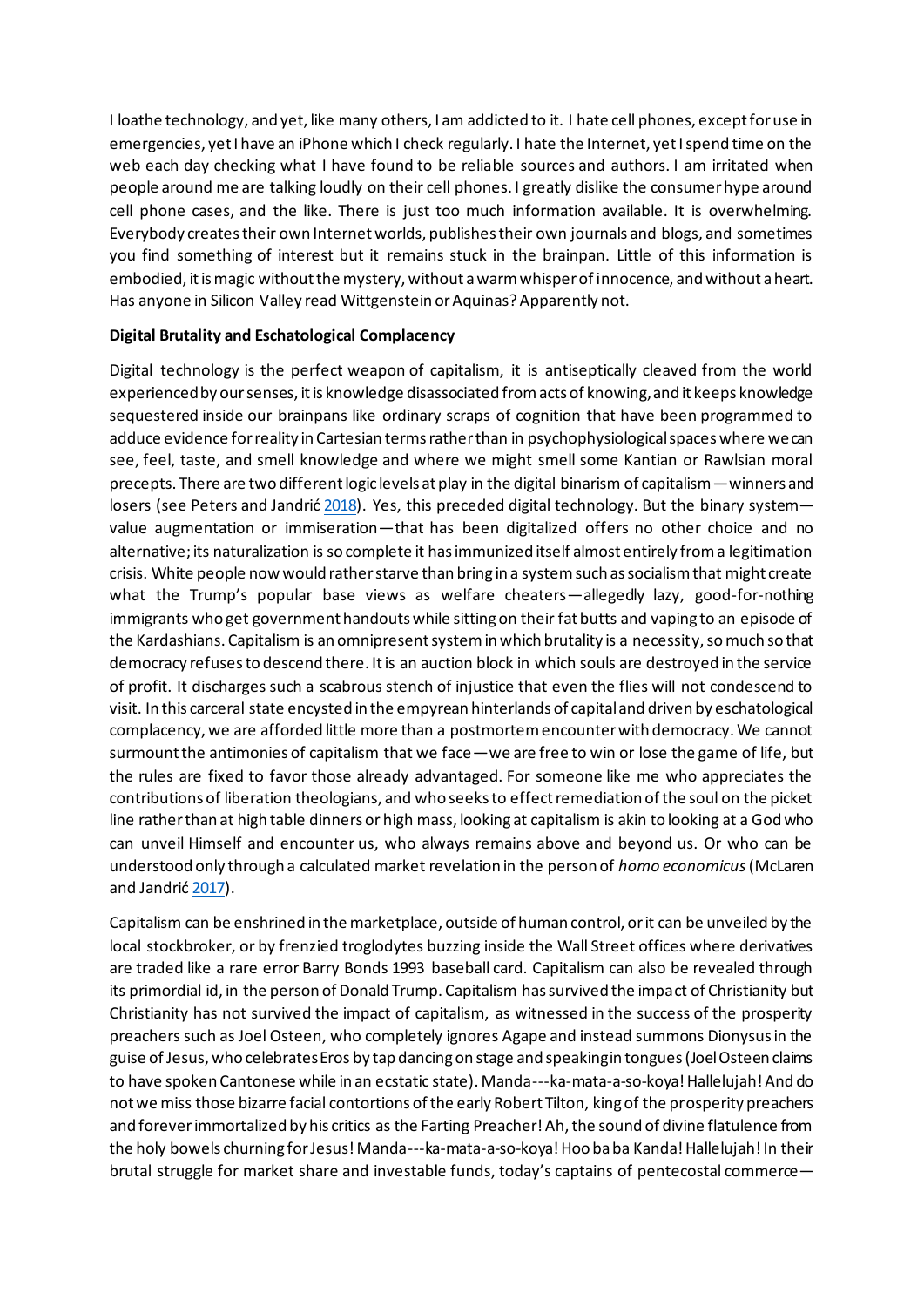who stick to Trump as flies to a piece of dung—are poised to deliver a such a blow to their competitors that it will make the fate of Lot's wife seem appealing in comparison. In so doing, they are legitimizing their ascendant power by associating poverty with sin's primordial pulsations. Awash in surplus goods, God accordingly remains subjectively apprehended via quarterly earnings reports and objectively manifest in the forlorn faces of the homeless. And because God's arteries are clogged with the debris of divine autolysis and putrefaction—the transubstantiation of the water of life incubated in Factory boilers, and bleached into oblivion by chlorine dioxide, hydrocarbons, and ammonia formaldehyde is it any wonder that God ceases to be a conduit for the heart and instead reveals an inscrutable desire to augment profit shares?

Is there an inverse relationship between religiosity and spirituality? Those who preach hell and damnation are often those who are the least spiritual. Could it be that Pentecostal serpent handlers from Appalachia who like to gulp the gut rot in the backyard still are more fearful of love than they are of the rattlesnakes that they love to fondle?

#### **Trump's Pageantry of Dunces**

The credulous that follow the sleazy ordinances of Trump are responding to real struggles and injustices suffered by the poor, but we cannot follow Trump's clown car into the circus, as entertaining and cathartic as the pageantry of dunces can be for so many. Steve Bannon is the shifty mind behind the trajectory towards fascism. His attacks on Papa Francisco are gaining traction with conservative and reactionary Catholics. But we must stand with Francis, with the spirit of Obispo Angelelli, whose tomb was shown to me by Obispo Colombo in the Cathedral in La Rioja, Argentina. But more than that, we need to remember the sacrifices of all the lay Catholics who remain nameless yet who were at the forefront of revolutionary struggle and who built the movements that enabled liberation theology to take hold among the people. We must refuse the Bannon purge of the righteousness of the Spirit of Christ, of human decency, which can only lead us into an era of fascist dictatorship. We must be on guard against the professed guardians of Catholicism—groups such as Opus Dei who originated in Spain and rose to power during Franco's dictatorship (just think of the holy stench emanating from the lies of Bill Barr, Trump's Attorney General). We must save Jesus from imperial Christianity, from the Church itself. Only by standing with the poor in their moments of suffering can the Catholic Church redeem itself from its history of mass slaughter; only by helping to rebuild a society free from the capitalist law of value can the Church take a further step in its own redemption. Pope Francis is helping in this struggle in his criticisms of capitalism, but opposition to him is building.

God cannot be reduced to a solitary self, nor to society, nor to an unimpeachable creed. We necessarily must conceive of God using paradox that in such a definition God always compromises one of the terms, such as God as a being with self-consciousness and God as society comprised of internal relations within the Godhead. Can God be both absolute and relational? Can God distinguish himself from herself? Can we distinguish God in principle or only in deed? We need to approach such questions with humility. We must refuse to fight the crusades once again! Let the stanchion to which our armorial standard is affixed be as bendable as bamboo rather than reinforced by hubristic overconfidence that will send all of humanity spiraling through the debris of a nuclear winter. So sayeth Damiel, this bespectacled professor of education with arthritic knees and a penchant for tilting at taken-for-granted truths and reveling in political dissidence!

Corporate capitalists and the legal counsels that protect them are not all Harvard trained and fine mannered; some are smarmy masters of beguilement, bombastic bullies who batter down with contrarian provocations hapless victims with few resources to defend themselves. They are unscrupulous experts at deception with law degrees from bargain basement strip malls. They are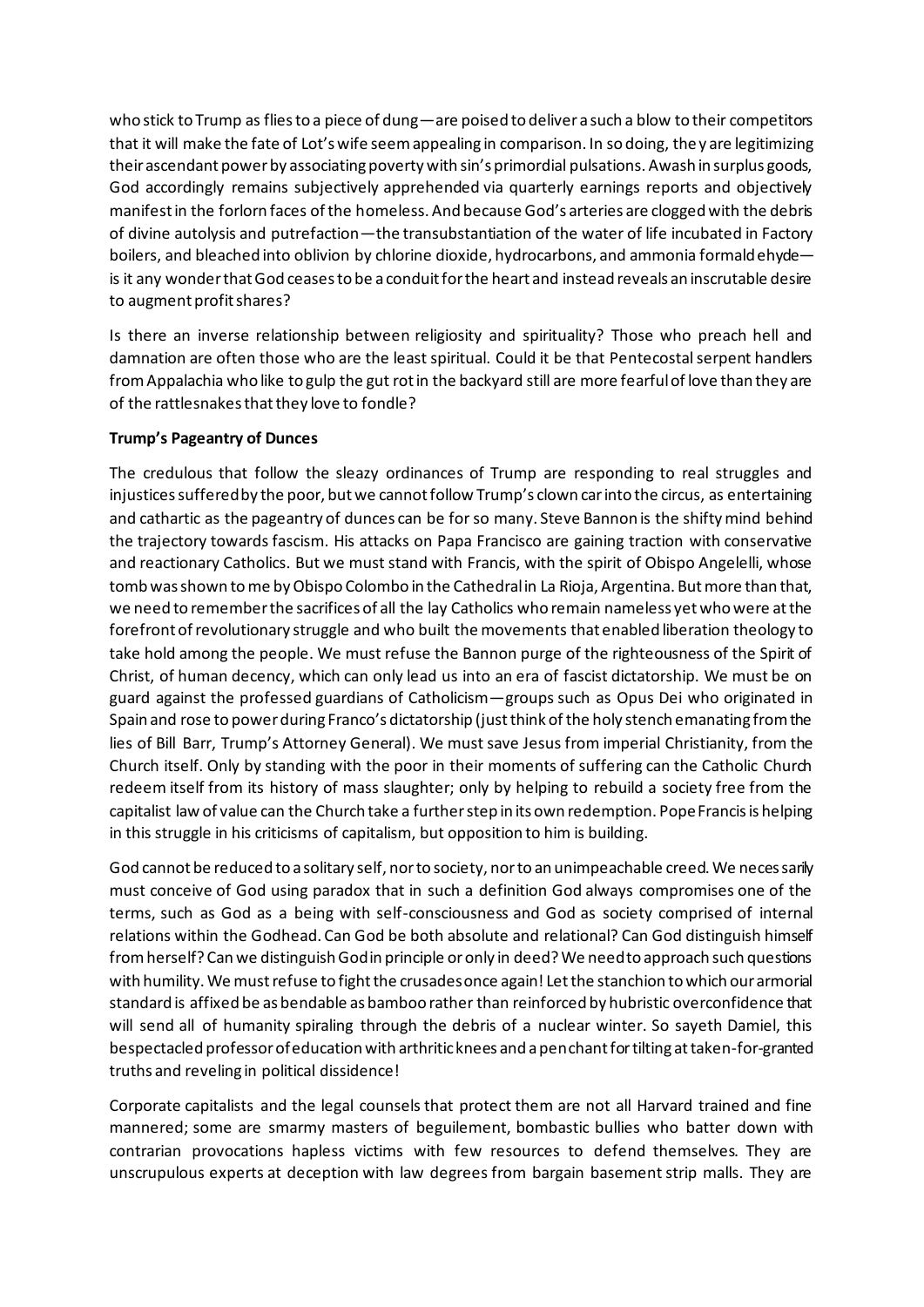crapulent, foul mouthed, and pettifogging fixers, tarted up to look legitimate (while rouge-plastered cheeks patterned after seventeenth-century monarch Louis XIV were once a fad of the French elite, today's classic fashion for the cool captains of commerce is a permanent five-o'clock shadow beard) and ready to threaten any citizen who attempts to aid and abet human decency. They stand above the citizenry in order to dominate them rather than with the citizenry in order to protect them from injustices. They not only betray a chronic incapacity to establish a relationship of understanding and kinship with the people but rather purposefully, if not dogmatically, create a relationship of domination and possession, without connections between themselves and the people whose labor power is the source of their success. There is no place for the poor and the outcast. Many of us grew up believing truth will prevail and corrupt politicians on the take will receive their due punishment. We obviously watched too many westerns where the cowboys in the white hats always prevailed. We Marxists cannot rely on the law to support us. We must look for our wellspring for revolution from our struggles from below, enlivened by Agape, or selfless love for humanity.

#### **Hucksters and Huckabees**

I was tempted to hide my head behind my wings when watching how the US government has become more sodden with government corruption over this past few years, with Sarah Huckabee Sanders, Minister of Propaganda, dissembling newspeak in a southern drawl, a liar who lies to the American people to protect the Liar-in-Chief: not surprising, given that her father, Mike Huckabee, is a Christian minister who claimed Obama attended madrassas, and who compared homosexuality to bestiality, who…forget it, the list is too long and crazy. Forget Sarah Sanders, the whole damn Trump administration is a kaleidoscopic melange of bucket shop hacks, reminiscent of slick flim flam men in charcoal gray three-piece bespoke suits that you could easily imagine playing blackjack in the back office of a gentlemen's club that serves as a front for money laundering. Only they are doing more than operating a Safescan 2985 SX currency discriminator and mixed bill counter with an 8-point counterfeit detector. They are, in fact, weaponizing information technology, discovering new ways to suppress the African American vote, working with advanced weapon military contractors, and helping to secure profits for major bondholders and ultra-reactionary Pentagon officials. It's a political version of the 'do what thou wilt' directive of the Solar Lodge of the Ordo Templi Orientis, whose Nietzschean spirit is alive and well among scofflaws and cultists of all stripe. I should know, I lived in Hollywood for nearly 20 years.

The evangelical God of the Trump cult is a tribal God who spits in the face of Karl Barth's formative insight that it is God's revelation to the human community that is important, and not *our* revelation to God, 'allowing' Him to fight with us in the trenches, ordering Him to be on our side as we persecute gays and lesbians, and people of color. Would that they attend a service at the Abyssinian Baptist Church at 132 West 138th Street between Adam Clayton Powell Jr. Boulevard and Lenox Avenue in Harlem. They would be all the better for it! But they are more inclined to create the cheap grace of a United Reich Church in the heartland of America than the costly grace of Bonhoeffer's Confessing Church in Finkenwalde! They follow a president who makes this national threat in relation to his chimeric declaration of national emergency along the USA-Mexico border: 'I can tell you that I have the support of the police, the support of the military, the support of the Bikers for Trump…I have the tough people, but they don't play it tough – until they go to a certain point, and then it would be very bad.' (Sargent [2019\)](https://link.springer.com/article/10.1007/s42438-019-00050-1#CR24). This is right out of the Mussolini playbook. And the evangelicals love it, they are eating it up; they are beside themselves with sinful, gluttonous glee!

The Christian evangelical community needs some off-piste thinking about the poor and persecuted of this world—since they are convinced that the relentless torrent of immigrants pouring into our country are stealing our enjoyment of life, leaving us only with scattered shards of shared resentment—and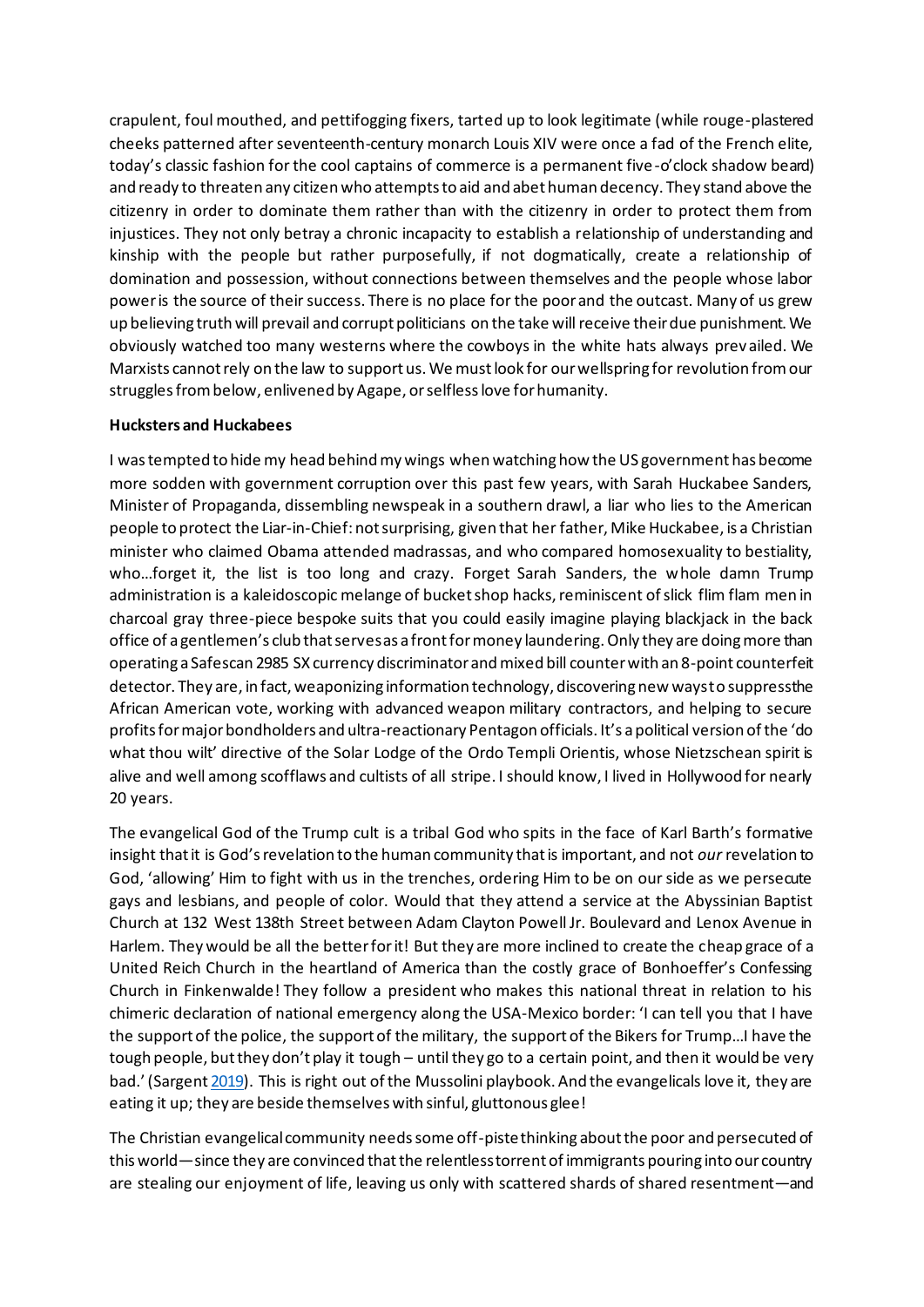whether or not it is truly in the spirit of Christ to separate refugee families from their children and put the latter into cages. Maybe a good exercise would be to go back and read the early encyclical, *Pacem in Terris*. What kind of phantasmatic rupture in human history would have occurred if Soviet submarine commander Vasiy Arkhipov had not refused to fire a nuclear torpedo during the Cuban Missile Crisis? We cannot be content with the pendulum theory of history that humans shift back and forth between passive subjection and transformative praxis. We make our own history, as Marx reminds us, but in conditions not of our own making, as we are invariably populated by other people's intentions, and authoritarian populism offers us a rechargeable signifier in which the aggression of the 'we the people' can be affectively invested in the 'them' or the 'outsiders who don't belong.' This constitutive outside of 'the people'—'the other'—is always ripe for re-politicization—as terrorism, as invasion, as theft of 'our' way of life. Authoritarian populism as an articulatory mechanism has the terrible potential to repopulate the ontological void created by the unholy alliance between neoliberalism's austerity capitalism, and the total administrative state, with endless enemies conveniently provided by the psychotic symptoms they share with a charismatic leader they have anointed as their guardian and protector of the homeland. Such a situation provides us with an urgent incentive to crack on when it comes to offering an alternative analysis and rhetoric to defeat and transcend it.

#### **Jackboot Subversion, John Wayne, and the Flat Foot Floogie with a Floy Floy**

That a president who extols fascists as'very fine people' is barely condemned by members of his own party provokes one to wonder if there will emerge from the contemporary din of political unthought a special military corps of Trump Youth who hanker to follow in the footsteps of their Orange -faced leader, twittering paeans to the will-to-power from their fraternity covens stacked with 21st Amendment Hell or High Watermelon wheat craft beer and operating out of the self-preservation and self-regard that has become the signature of the Ivy League. Fans of swing among the Hitler youth risked a trip to a concentration camp for being decadent and subversive, such as belting out lines from songs such as the American hit, Flatfoot Floogie—'Oh the flat foot floogie with a floy floy' and moving along the street with one of their jackboots on the curb and one on the road—but I suppose any music genre will accommodate the zealotry and political fidelism of Trumpmania.

Do you think that many Americans would be astonished that one of the greatest American heroes is a movie star whose films helped bring men into the battlefield in US war campaigns yet who never served his country in the military, having obtained a 3-A status, 'deferred for (family) dependency reasons' and likely because of pressure from the film company, Republic Pictures, to whom he was under contract and who submitted a 2-A (occupational) deferment for John Wayne in order to keep him turning out hit movies? For a time, Wayne was a member of the John Birch Society, known for its racist and anti-Communist political platforms, and became widely acclaimed for serving as 'a producer for and actor in a film about the ignominious House Un-American Activities Committee and a vocal supporter of the Vietnam War' (Rosenberg [2019\)](https://link.springer.com/article/10.1007/s42438-019-00050-1#CR23). He made the following admissions at various points in a 1971 *Playboy* interview:

I believe in white supremacy…. We can't all of a sudden get down on our knees and turn everything over to the leadership of the blacks….I don't believe in giving authority and positions of leadership and judgment to irresponsible people…I don't feel guilty about the fact that five or 10 generations ago these people were slaves…Now, I'm not condoning slavery. It's just a fact of life, like the kid who gets infantile paralysis and has to wear braces so he can't play football with the rest of us. (Wayne in Rosenberg [2019\)](https://link.springer.com/article/10.1007/s42438-019-00050-1#CR23)

Referring to Native Americans he opined: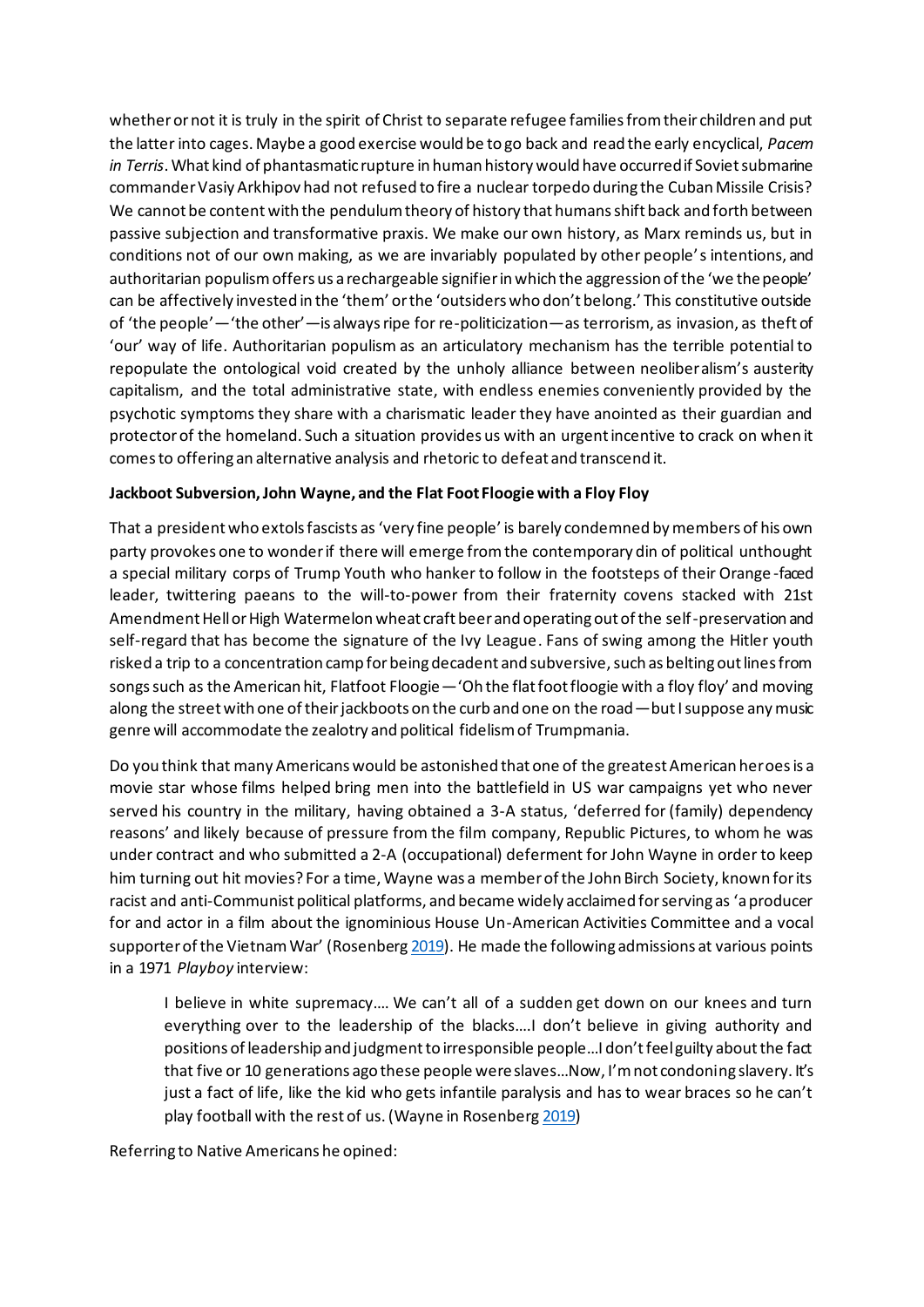I don't feel we did wrong in taking this great country away from them, if that's what you're asking….Our so-called stealing of this country from them was just a matter of survival. There were great numbers of people who needed new land, and the Indians were selfishly trying to keep it for themselves. (Wayne in Rosenberg [2019\)](https://link.springer.com/article/10.1007/s42438-019-00050-1#CR23)

Wayne's opinions will, I trust, give some readers pause the next time they take a flight from or into John Wayne Airport in Orange County—or watch one of his westerns or war films. It's frightening to think how many Americans would not only absolve him of his racism but would respond, *ab irato*: 'Damn right, thanks John for telling it like it is!'

I can only long for American versions of the 'White Rose' movement, whose members will define their beliefs in human goodness by their actions in and on the world, and in actions necessary to cultivate a counter-fascism powerful enough to sublate the Nietzschean will to power into a grand refusal to forfeit moral and ontological clarity in the face of the rising fascist state and the self-regarding allegiance to power that goes with it.

Speaking of fascism, I see that the state of Texas has been considering the passing of a morally disheveled law that would make abortion a crime punishable by death. A nice bit of kit, that is, for the same evangelicals who would like see homosexuals executed. Watching the abortion debate almost made me slip off the edge of my skyscraper perch and right into the swamp that Trump promised to drain when he first took office. I see that the insufferable President Trump, head of a Strongman State, is threatening another government shutdown, threatening again to keep it shut until he gets funding for his southern border wall that he claims he needs in order to keep out murderers, rapists, and human traffickers from Latin American countries.

During his initial (partial) shutdown of the government, 380,000 federal employees had been furloughed and the other 420,000 were forced to work without pay, and their immediate charge was to figure out a means for paying their bills without the promise of their next paycheck. These workers received no pay and suffered through the Christmas holidays, while Trump bragged that the workers are ready and willing to go without pay so long as he—Trump (he often refers to himself in the third person)—gets his border wall. The kraken US Office of Personnel Management (OPM) then proposed serfdom for federal workers so that they can continue to live without money. The OPM suggested the workers could use their personal lawyers (the assumption that federal workers all have personal attorneys like Trump is finger-down-the-throat elitism) to work out some form of debt peonage arrangement with their landlords and creditors to perform manual labor in lieu of paying rent.

Maybe next time, the federal workers could beg their landlords to agree to exchange their rent payments for unloading garbage bins, or painting the walls of their buildings? Matthew Whitaker, Trump's former acting Attorney General, moved to his position quickly—from a non-Senate-confirmed aide who recently worked as a salesman for a company convicted of fraud and as a hawker for toilets designed for men with extra-large testicles. That about sums up Trump's cabinet for me, but he, himself, is far more dangerous. An incontrovertible racist, he is constantly throwing red meat to his white supremacist base and often speaks as if he were Confederate general Nathan Bedford Forrest who founded the Ku Klux Klan. Trump, who suffers no shortage of well-established counterintuitive proclivities, has always imagined himself as a smarter tactician than any of his Pentagon generals.

#### **The Klan Rides Again**

When Alabama newspaper publisher Goodloe Sutton calls for the 'Ku Klux Klan to night ride again' and attack gated communities in Washington, D.C. (Noori Farzan and Brice-Saddle[r2019](https://link.springer.com/article/10.1007/s42438-019-00050-1#CR19)), we aren't surprised that he was censured by the Alabama Press Association and kicked out of the University of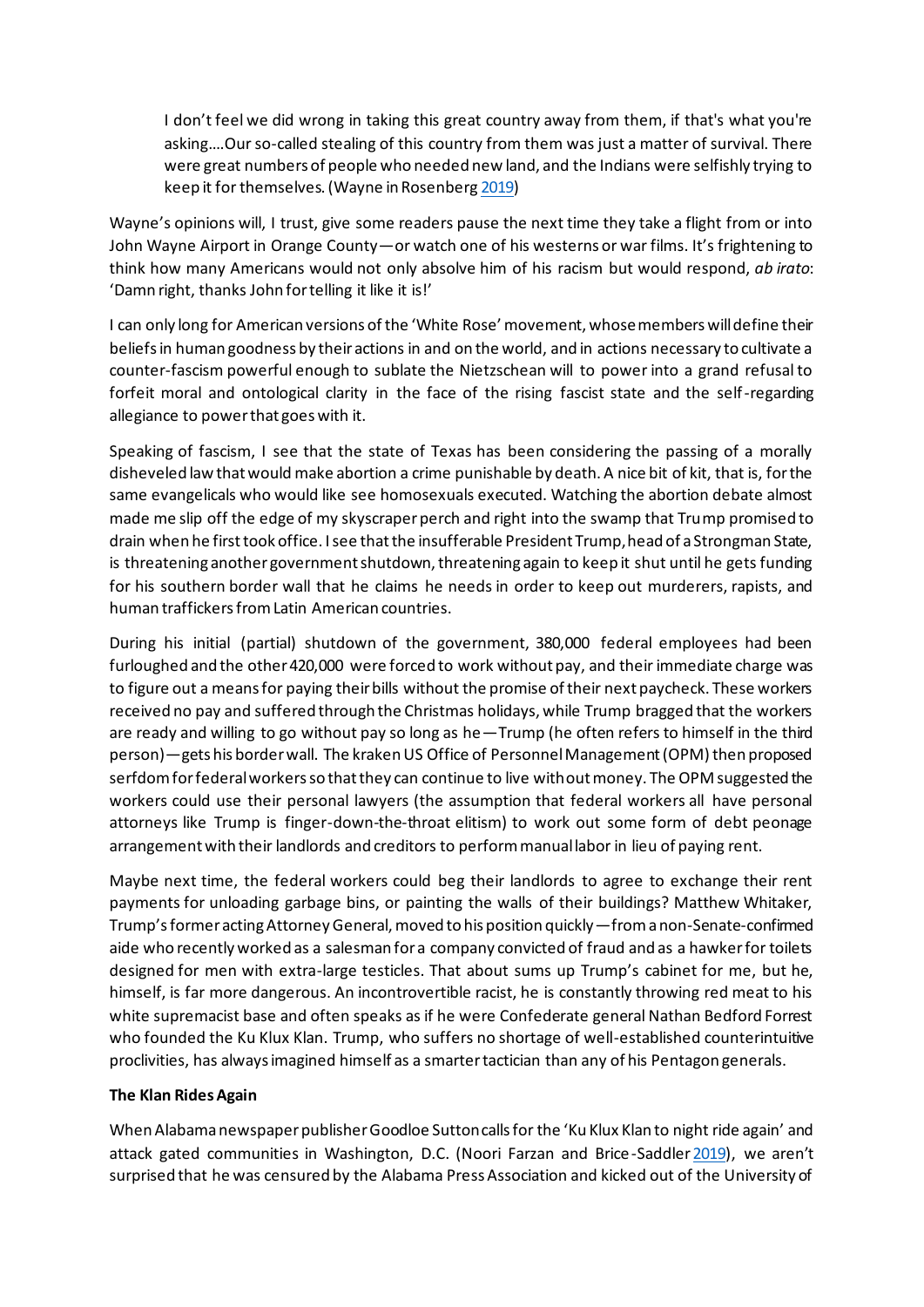Mississippi's Mass Communications and Journalism Hall of Fame. But it makes us wonder how he got into the Hall of Fame in the first place. Somebody should have dobbed in that skipper before he was able to get his column into print. He's happy enough now that he is a celebrity at the local diner. Maybe the old boys give him free haircuts. Maybe he will be invited to some KKK cross-burning ceremonies. We have two politicians that identify as Democratic Socialists—two! Alexandria Ocasio-Cortez and Bernie Sanders. I wonder if Goodloe uses their photos for target practice. Wonder if he has a podcast about Bigfoot's sexual habits. I wonder if he limps through long vanished orchards and hunts deer in a camouflage suit gifted to him by the Grand Cyclops, or maybe by the Grand Kleagle. I wonder if he has ever eaten ice cream made with liquid nitrogen. I wonder if he vapes, glancing ahead at infinite space, straining his retina to see past the Dairy Queen parking lot and into the edge of the forest where dust first settled, then eons later, walked on limbs. I wonder if he eats beef jerky while he listens to Alex Jones on his laptop. I wonder if he will shoot up a pizza joint one day. There is so much to wonder about these days. I wonder why it took so long for the poster of *The Birth of a Nation* (Griffith [1915\)](https://link.springer.com/article/10.1007/s42438-019-00050-1#CR9) to be taken off the walls of Dodge College, the film school that is part of Chapman University. Why is the Confederate flag, flown by the Ku Klux Klan during lynching parties, still flown by so many in the south today?

Only recently have the Yankees and Flyers abandoned singing Kate Smith's 'God Bless America' (Smith [1930](https://link.springer.com/article/10.1007/s42438-019-00050-1#CR25)) before their games. It wasn't exactly a state secret that her 1931 rendition of 'That's Why Darkies Were Born' had the following lyrics:

Someone had to pick the cotton,

Someone had to plant the corn,

Someone had to slave and be able to sing,

That's why darkies were born (Smith [1931\)](https://link.springer.com/article/10.1007/s42438-019-00050-1#CR26)

Another Kate Smith song, Pickninny Heaven (Smith [1933](https://link.springer.com/article/10.1007/s42438-019-00050-1#CR27)), invited 'colored' children to dream about enormous watermelons.

Have white supremacists ever read the Sermon on the Mount? Well, let me put it another way: have white supremacists understood what the Sermon on the Mount means? Let me try one more time: have white supremacists ever considered taking the meaning of the Sermon on the Mount to heart?

So what do I think after spending so much time looking down from the Empire State Building, flapping my angelic wings, now clipped by despair and shedding their feathers from ingratitude? That the United States is a dangerous place for those who dream of a better life. Racism is an endogenous source of systemic moral instability and linked to exogenous forces such as the laws of motion of capital. The official custodians of gladiator capitalism have used their atavistic, madcap logic to ensure the subordination of industrial capitalism to finance capitalism. Real wages are the same as they were in the late 1970s (to get real wages you measure average wages and adjust it to prices that have gone up), and the future looks depressingly dim if not downright apocalyptic. The nation state is cleaving child refugees from their parents and putting them in cages, announcing that their parents are faking their oppression. As someone who has visited America Latina regularly for thirty years, who has been threatened by cartels, who has seen bodies on the streets, who has been on protest marches where people ducked for cover, I can only howl in despair and disbelief. My adopted country has no problem sucking all the natural resources out of countries in debt to the International Monetary Fund and World Bank but when it comes to moving people across borders and not precious commodities, then it's a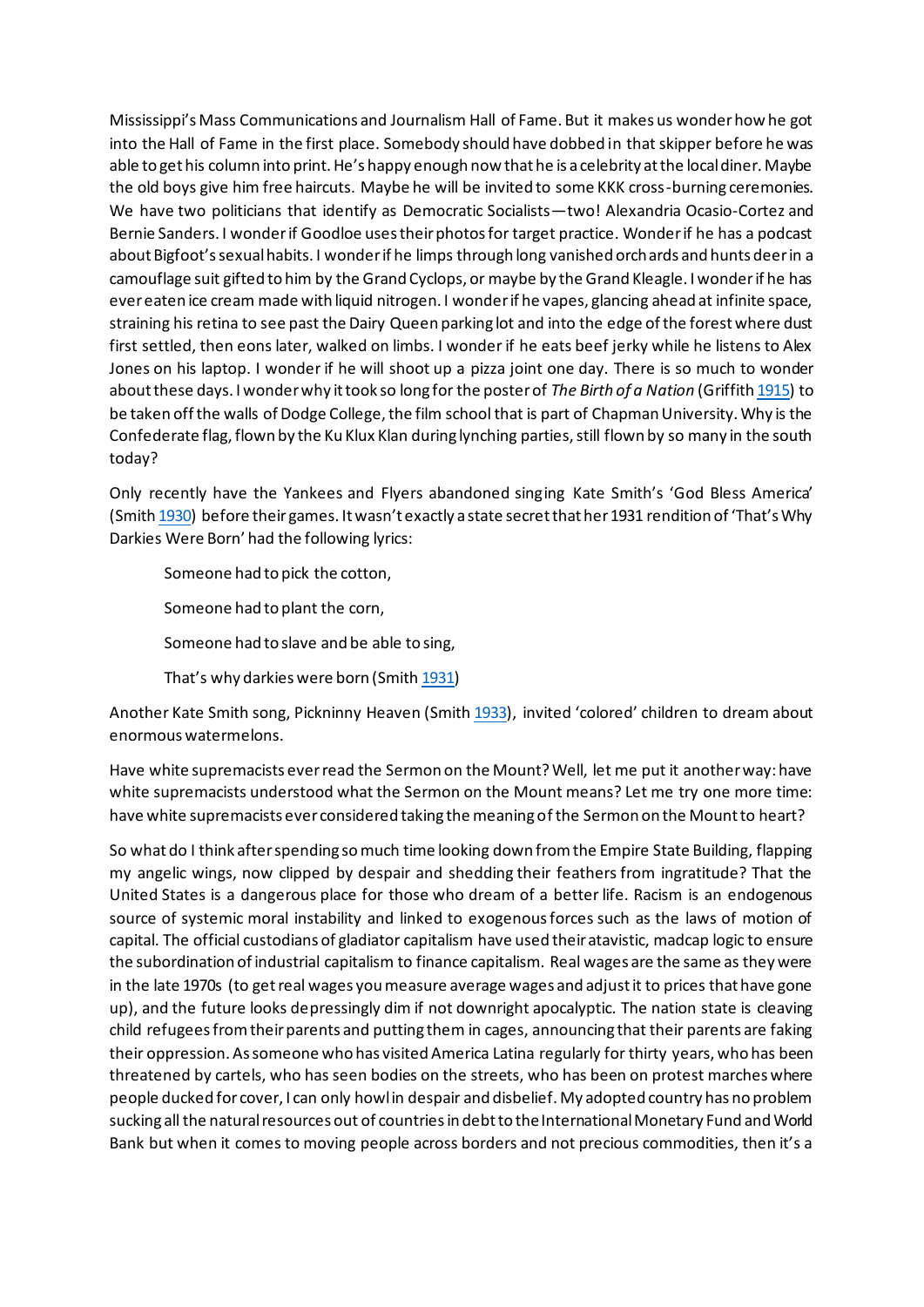different situation altogether. I belong to a country that is trying to become a racially pure, aggressive, and aggrandizing Christian state re-fighting the crusades, and hence an illegitimate state.

The problem is both with the evangelical interpretation of the gospels and with Christianity itself. Had Christianity not become an institutionalized religion designed to serve and protect great empires and its negligible fragments of de facto colonies scattered hither and yon, its peoples denuded of their dignity, then we would not be in the current position of having to free ourselves from its chains. In our country, we have exterminated all but the vestiges of great indigenous nations and we have in my lifetime liquidated by napalm 3 million Vietnamese and have used white phosphorus and depleted uranium (that has 60% of the radioactivity of natural uranium) armor-piercing shells that have longterm health effects, to slaughter hundreds of thousands of Iraqis, not to mention our preferred, yet equally as devastating, penchant of death by sanction.

Since the antebellum period and through to Jim Crow to current neoliberal pseudo-democracy, poor whites are finding it exceedingly more difficult to cash in on their whiteness, as their economic and material advantages gravely diminish. Just think of those subprime borrowers who defaulted on their loans—or worse, those who could never qualify for a subprime mortgage. They could never make it in our copycat culture dependent upon often unscrupulous and ceaseless innovation, diffusion, and the iteration of new products. I understand their anger, but such anger is encysted in the disease of violence and will seal our fate in the vault of pre-history. Are we going to go beyond limited freedom of market determinations with its laws of supply and demand or the laws of motion of capital or accept there is no alternative to capitalism? If there is no alternative, then there is no real freedom. Freedom is created when individual capacity flourishes, liberated from wants, needs and constraints. But the struggle between capital and labor is always decided by force. And we do not have an army behind us—yet. Real freedom begins when we bid adieu to the market economy. I recommend a serious discussion of reparations for our African American and First Nations brothers and sisters along the lines of the South African anti-apartheid precepts of recognition and responsibility yet which would also imagine a society absent of capitalism's value form of labor. I hold a primitive faith in socialism. After all, is not faith what makes all knowledge possible? Call me a fool but remember the intersubjective mystery divinely evoked by Elvis when he first sang these words to an entire generation, which happened to be mine:

Fools rush in Where angels fear to tread And so I come to you my love My heart above my head Fools rush in Where wise men never go But wise men never fall in love So how are they to know (Presley [1972\)](https://link.springer.com/article/10.1007/s42438-019-00050-1#CR22)

If you have heard Glenn Campbell or Mollie Tuttle sing John Hartford's 'Gentle on My Mind' ([1967\)](https://link.springer.com/article/10.1007/s42438-019-00050-1#CR10), or Leonard Cohen sing 'Suzanne' ([1967\)](https://link.springer.com/article/10.1007/s42438-019-00050-1#CR3), then very likely, you know what I mean.

#### **Spirits in the Attic and Rabbit Holes in the Ground**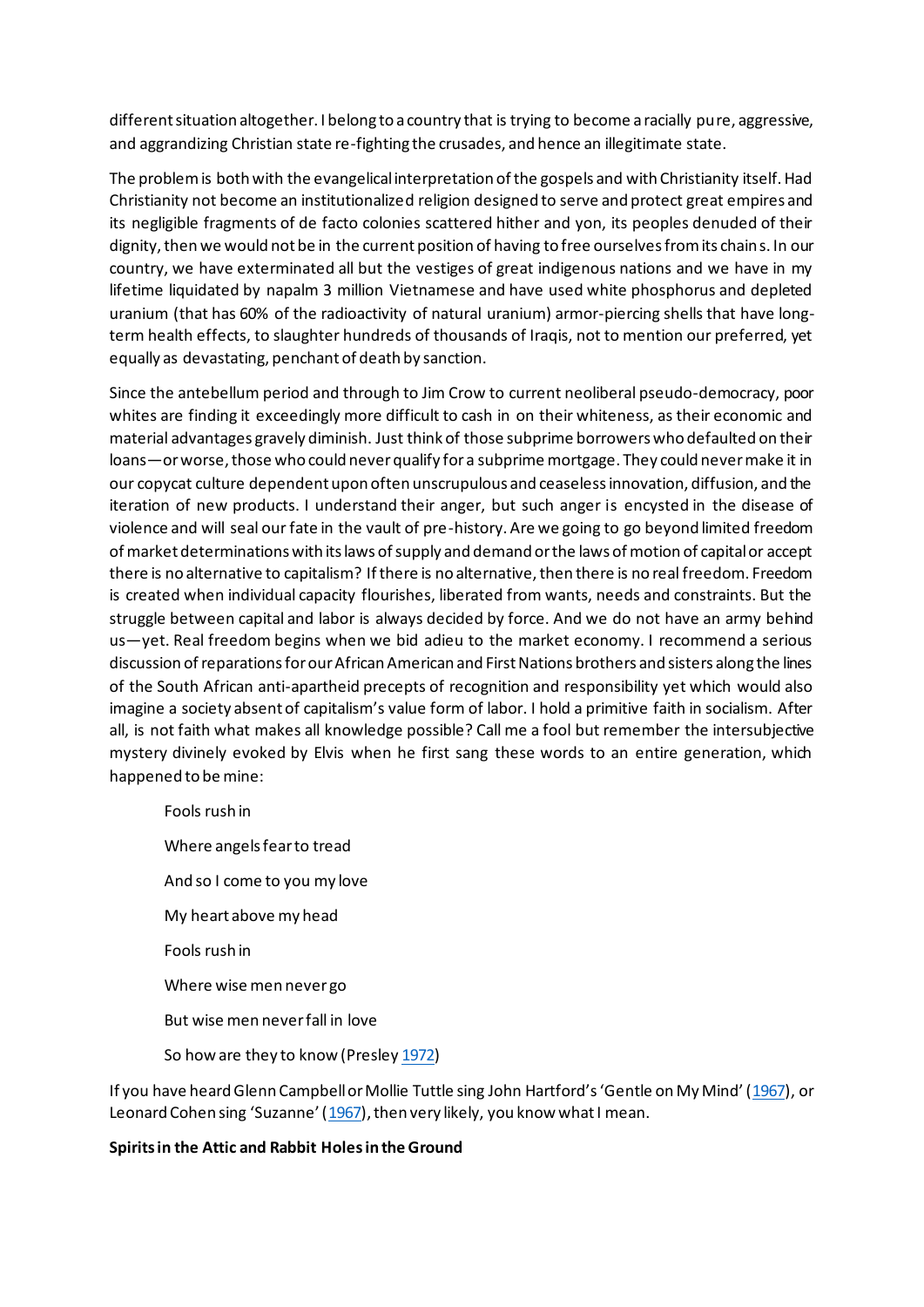I was in the subway in Paris, over twenty years ago when I saw a woman walk in front of me, but I could not see her face. I felt compelled to follow her since I thought she was a ghost; eventually, she turned around suddenly and smiled at me, her face flushed with kindness. It was the singer Sade. I have been listening to her music ever since this chance, wordless encounter, and it has helped me endure difficult times. I was once in a house, and sacred ash was manifesting on portraits of Hindu gods. A honey-like substance that tasted divine (I was offered a sip) was running down a window in the kitchen. And once, in Brazil, an Umbandista, an ancient man who sat in a rocking chair with a rooster on his shoulder, told me that I was the son of Ogum, and then, he narrated my entire life story—well mostly the romantic parts. How did he know? When I was in my late teens, I entertained a room full of angels in the basement of my home. An Umbanda priestess and I moved our hands in perfect symmetry at a *terreiro* in a favela that my fellow professors warned me against visiting. I fell under the trance of Pomba Gira numerous times during ritualsin Brazil. Exú asked me to participate in a wedding ceremony. When Exú cut into the wrists of the bride and groom with a ceremonial knife, blood spurted all over my shirt. Their wounds were aligned by a participant, and a cloth was used to bind their wrists together.

I have seen many things I do not understand, strange energenic entities that speak in the moonlight. What do you do when your *pai-de-santo*, your*babalorishá*, manifests Exú and decides to open some doors for you, when you know he can be capricious as well as kind and loving, when you find him equally in skid row and enjoying debauched reveries at the palaces of kings and queens, when his spirit is so powerful it is impossible to deny? Once a lawyer from Brazil's *Partido dos Trabalhadores*told me that members of an Umbanda group where we once celebrated a feast of *Pomba Gira* saved her daughter's life through a spiritual intervention when she was undergoing a tonsillectomy? These are questions I've tried to answer since my participation in Umbanda ceremonies decades ago. Perhaps, some of the spirit-possession can be ruled out and considered a form of self-hypnosis. But does this scientific revelation really matter to those historically oppressed Brazilians who, during celebrations in their *terreiros*, are possessed by their gods? Or should it matter to us? There is nothing hateful at the heart of this religious practice. It is filled with outpourings of love and dedication to helping others. Umbandistas also worship Jesus. Yet they are constantly coming under attack, being falsely accused of practicing black magic.

The new covenant of Jesus is about love, forgiveness, redemption. But what is consuming today's evangelical wingnuts—conspiracy theories in which the FBI worked to help Donald Trump become president because he could help them prosecute pedophile Freemason Illuminati liberal Democrats who are really space alien lizards who are masquerading (through shape-shifting technologies) as liberal Democrats, operate secret sex slavery rings, and eat infants at secret ceremonies with fellow space aliens such as the British royal family, the Clintons and the Bushes—is fueled by a cultish, Trumpworshipping racism, white supremacy, and a deep-seated frustration with the structured inequality and immiseration brought out by the value augmentation without which capitalist society could not exist (although poverty is not yet identified by QAnon as endemic to capitalism and that might help to legitimize alternatives such as socialism which would go against the interests of the corporate media). Some of the QAnon conspiracy followers believe that Hillary Clinton has already been executed by lethal injection and are eagerly waiting for 'The Storm,' during which time all of Trump's enemies, including Representative Adam Schiff and other stewards of the empire, would meet their deserved fate. After a huge computer data dump (which, like the end-times preachers, is always characterized as just around the corner), these guardians of the New World Order will be arrested and put to death.

While the Russiagate conspiracy created by the corporate liberal media is not as outrageous as QAnon, it nevertheless deserves to be dressed down. The Russiagate conspiracy that was created by the liberal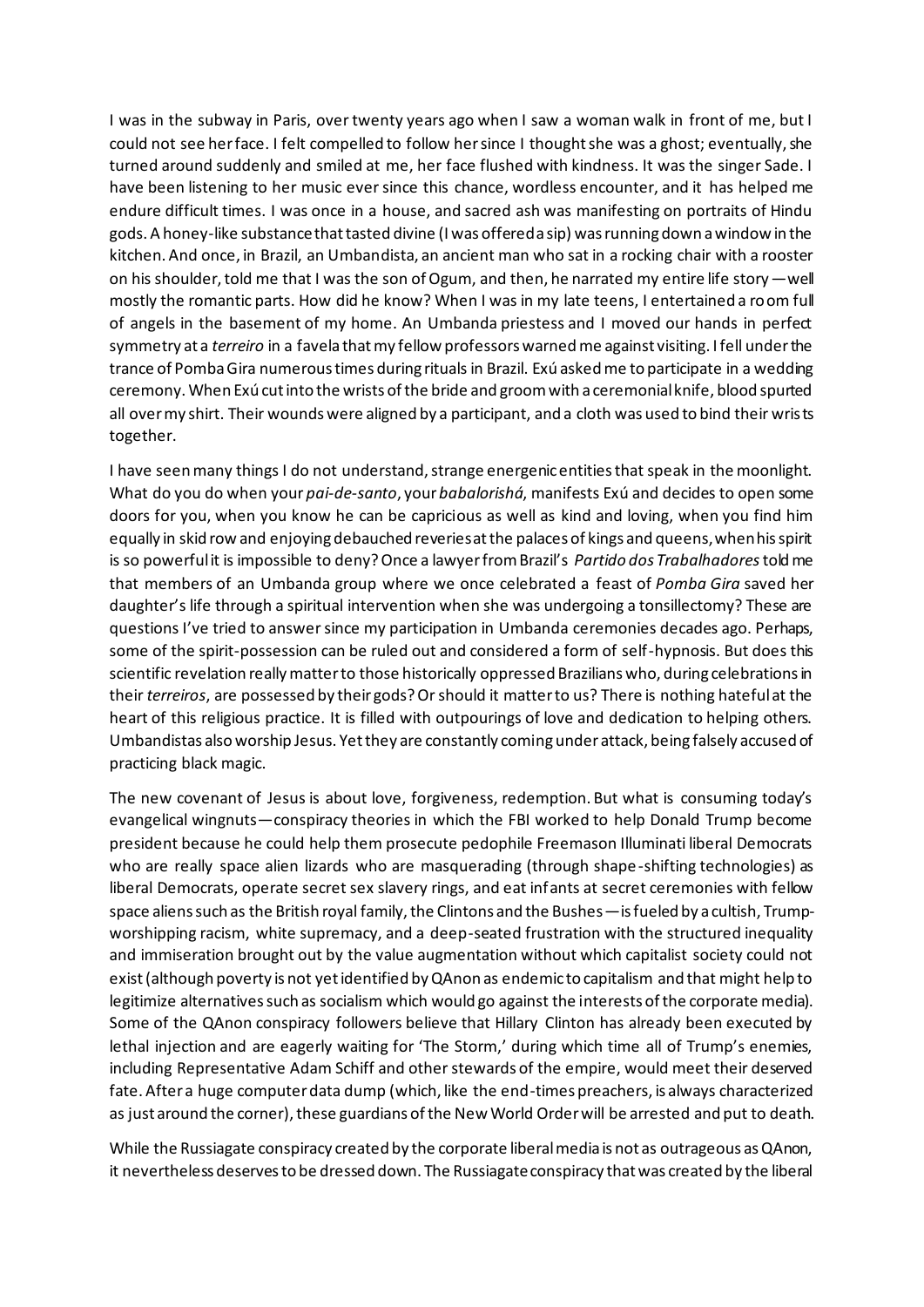media since the election of Donald Trump hinted at secret 'pee tapes' that Russia had and was using as leverage against Trump. It also inferred that Trump colluded with Russia to gain the presidency in return for foreign policies favorable to Russia. While there is certainly a 'deep state' dimension to the US government—if by that we mean the workings of the military industrial complex that helps to drive US foreign policy—and while I would not rule out definitively that alien spacecraft have crashed on the earth, the QAnon followers have gone down the never-ending rabbit hole. It was easy for the corporate liberal media—and ashamedly, some leftist outlets—to peddle the Trump-Russia conspiracy as legitimate, putting Trump at the middle of a reality TV show in order to attract viewers and make money, and in doing so to deflect attention from the massive upward transfer of wealth from below, that is, from an unprecedented transfer of wealth from labor to capital. The Trump administration is dangerous, undeniably, but it is dangerous for its policies and practices, not because of accusations that it colluded with Russia. Since the release of the Mueller Report (Mueler [2019\)](https://link.springer.com/article/10.1007/s42438-019-00050-1#CR18), the degraded corporate media has shown itself for what much of it is—fake news—in the eyes of Trump supporters. Trump can eviscerate civil liberties, intensify the corruption of gladiator capitalism, and escalate the rate of inequality, but the mainstream media is not going to focus on that because it goes against the interests of American corporations.

Anthropologist Edith Turner once had a waking dream while she was doing fieldwork among the Inupiat people of northern Alaska. She saw a man having to carry a pile of items that looked like window glass, and she thought it had something to do with her house. A month later, an intruder entered her house by breaking a window. When the trash man arrived and started to carry out sheets of broken glass, Edith recalled her dream. When Edith wrote to me in response to my request for an endorsement for my book, *Schooling as a Ritual Performance* (McLaren [1999\)](https://link.springer.com/article/10.1007/s42438-019-00050-1#CR16), which was grounded in her late husband's anthropological work, she shared with me that her husband, Victor, would have approved. That made me smile. After a Catholic requiem mass for Victor upon his death, students of Victor met at his home and danced a sacred dance, African style, and some wore an Ndembu funeral mask. There is sometimes coherence even in death. I hope my students dance at my graveyard to the music from the film *Zorba the Greek* (Cacoyannis [1964\)](https://link.springer.com/article/10.1007/s42438-019-00050-1#CR2)! I hope they remain skeptical of what they see transpire in the world of politics, but not remain cynical, and most of all not be betrayed by false optimism or the swindle of fulfillment. I hope they remain hopeful enough to laugh, sing, cry, and shout at the heavens, even though no one might be listening.

#### **The Revolution to Come**

Are we defending socialism strategically as the possibility for revolution or only culturally, as in the cultural currents running into that glorious postmodern sea of identity politics we call cosmopolitanism? Like many of you, I'm frustrated with what we have failed to learn over the past five decades as we reconstituted ourselves as a political force with which to be reckoned. I'm frustrated by what we have frightfully failed to achieve in our willful refusal to learn from our various incarnations over the years, first as the postrevolutionary left of 1968 and then as the post 1989 'new left' (McLaren and Jandrič [2014\)](https://link.springer.com/article/10.1007/s42438-019-00050-1#CR14). When are we going to open the debate over strategy or has that savannah now turned to desert? Yes, yes, I am all for the new social movements bundled together like Roman f asces to make them unbendable, and yes, I collect as many reports as I can of all the critiques of neoliberal capitalism displayed with their hefty price tags on the bookshelves at academic forums. Yes, this makes us stronger but to what extent does it distract us from what is so often absent: revolutionary strategy! In what ways does it make us less prepared for political transformation? What, exactly, are we going to do about strategy, about changing the productive base and creating a social universe without its value form, and forging an immutable path towards socialism?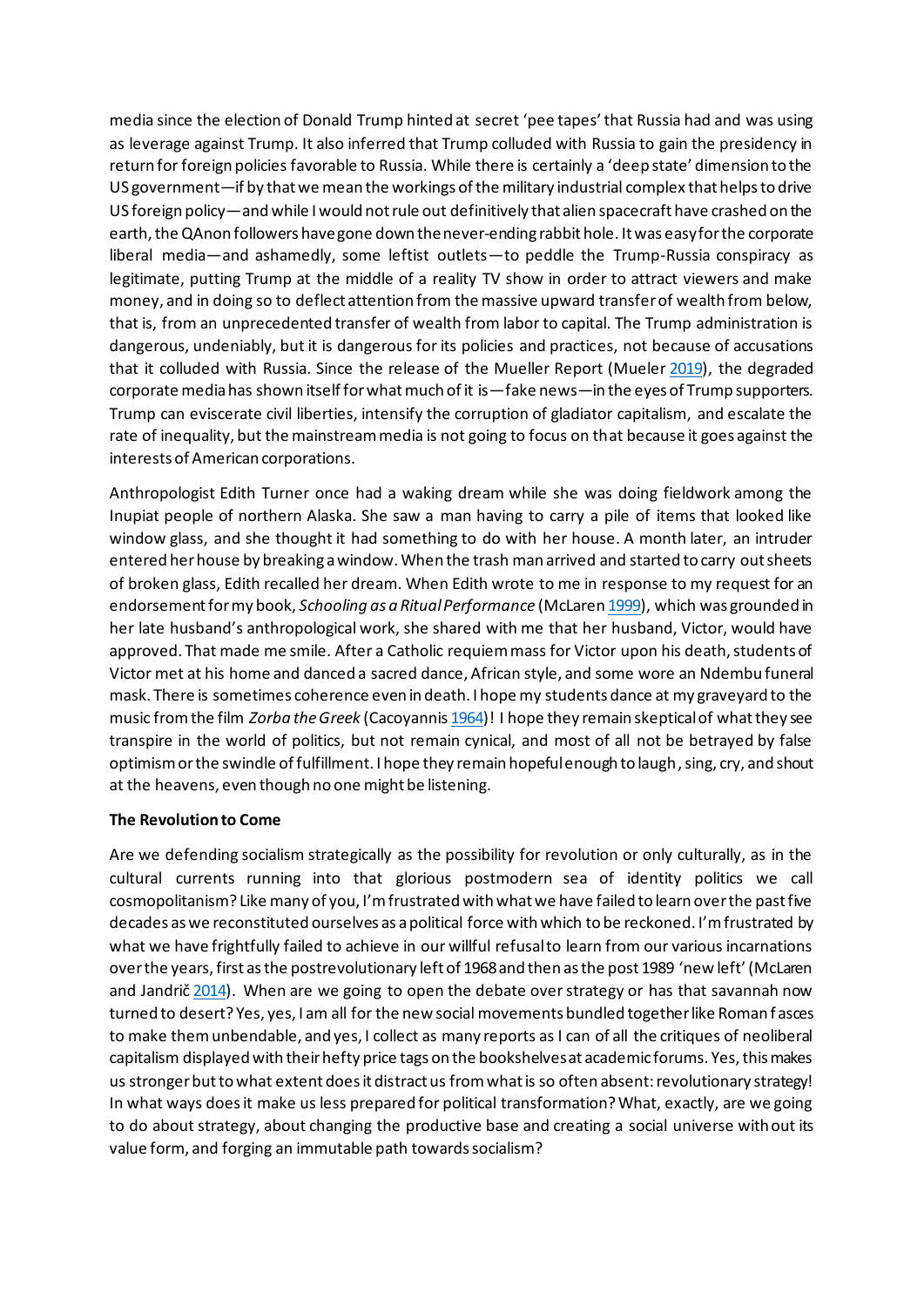Yes, I was in Greece and Turkey when the left learned to plan and to self-manage, to organize horizontally, to prioritize social needs over consumer preferences, and to call for more public participation in social and educational and environmental reform. Participatory democracy and direct democracy were heralded as more egalitarian and inclusive and anti-imperialist but were too often limited to questions of economic redistribution not changes in relations of production. Witchfinder Generals seeking us out in the universities and condemning us as anti-American did not help our initiatives to put a spoke in the wheel of capitalism. Venezuela was praised for fostering popular forms of power from below while being rightly criticized for being too dependent on oil revenues and leaving its social sectors vulnerable to global market forces, without the foreign currency—euros or US dollars required by exporters when sending goods into the country—and thus causing the country to be unable to participate in the swindle of 'free trade' and instead face economic conflagration, while many of us were simultaneously complaining that the masses were not ready for revolution.

We praised the 'organic intellectuals' in the barrios but complained that they saw their biggest challenge as the 'economic elite' rather than the ruling capitalist class. When will our historic bloc emerge with a labor leadership fit for the task of fighting for public ownership of the means of production and an emancipatory popular sovereignty without falling prey to the strategic deception and authoritarian populism of a Donald Trump who has denigrated the multi-ethnic makeup of US citizenry while purging Muslims from the providential protections of its faith-based population? The Satanic splendor of class antagonisms, class struggle, homophobia, patriarchy, racism, oppression of the poor, and empire-building are co-constituitive and will remain so long as we forego strategic questionssurrounding revolution. The challenge is not to ask vanguard intellectuals with too much ink in their veins to lock arms with motley workers on the picket lines but to understand that the fear of those advocating revolution is proportionate to the fear of those who oppose it. Hence, broad plans must be put in place for the creation of a postnational revolutionary subject—for a new ontology and praxis necessary to broaden and deepen our individual and collective capacities. And for some of my religious brothers and sisters, it means following the path of self-abandonment and uniting with the consciousness of Christ.

I foresee that there will be women at the forefront of the revolution. Have not women's contributions in socio-political struggles been too often overlooked and for too long (i.e., most of recorded history)! Why do we not read more about the powerful women in the Bible? Why do not we hear more about Phoebe, Lydia, Priscilla, Mary mother of Jesus, and Mary Magdalene? Have there not been powerful women revolutionaries throughout history? Rosa Luxemburg, Celia Sánchez, Vilma Espín, Melba Hernandez, Haydée Santamaría, Claire Lacombe, Margarita Neri, Qiu Jin, Joan of Arc, Dolores Huerta, Raya Dunayevskaya, Grace Lee Boggs, Sojourner Truth, Rosa Parks, and the list goes on and on.

#### **Anaconanda: the Communes Were Resisting Even Before They Were Born**

Here would be a good place, I think, to mention why my work emerges from my experiences, why it resonates with struggles I have witnessed, and to a lesser attempt participated in, in Latin America. The struggle of the Chavistas in Venezuela, of the Zapatistas in Mexico, and the current struggles of workers and campesinos throughout Latin America have made an unforgettable impression on me. Today, as I reflect upon those experiences, I believe that we are underestimating the power of the commune to make important political impacts in Latin America and elsewhere—including in our own barrios and neighborhoods. Let me just mention one commune in Venezuela—*El Panal*Commune that is currently under siege in Caracas by the forces of US imperialism—the sanctions, the support for government coups, etc., and also the inertia built into some elements the Venezuelan government, whose politicians have still not caught up to the vision of the late President, Hugo Chávez.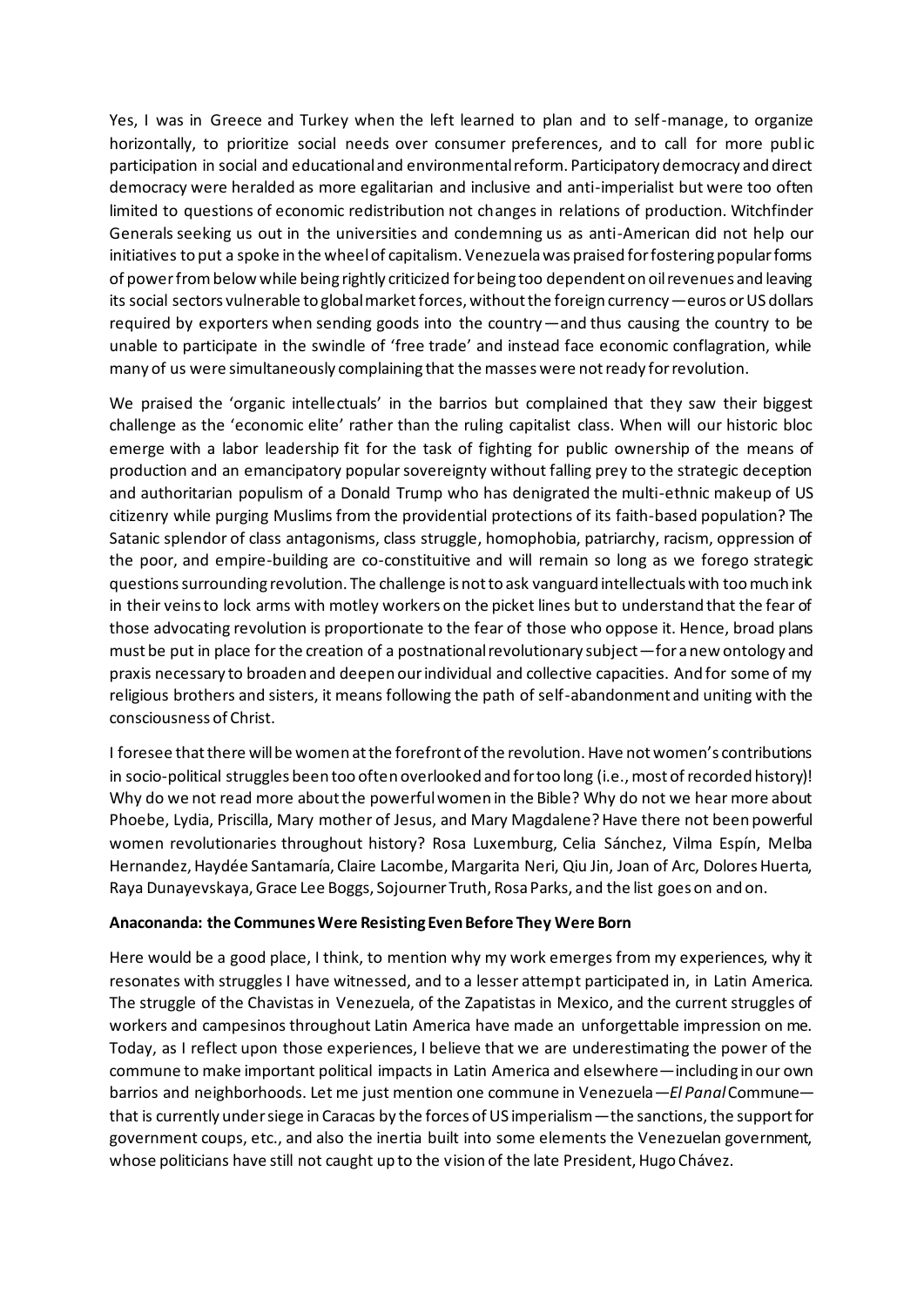The commune's process of grassroots planning and administration of resources has much to teach us about community-building. For example, *El Panal*was able to create a commune that still serves as a highly functional cultural, social, economic, and political organization. When President Chávez was alive, Anacoana Marin, a key cadre of The Alexis Vive Patriotic Force, located in Caracas' 23 de Enero barrio, was impressed by Chávez's plan to join communal councils into a higher form of organization and this resulted in the creation of the *El Panal*Commune which involves the participation of approximately 13,000 people. She knew that Chávez's proposal to make the seed of the commune the struggle for socialism—to build a socialist patria—would be explosive and so it was. After engaging in some of the ideas made popular by Chávez, she recognized that '[t]he commune is the historical subject, the commune and its people, the *comuneros*, that is where the revolution really begins' (Pascual Marquina [2019\).](https://link.springer.com/article/10.1007/s42438-019-00050-1#CR20) She recognized along with her comrades that '[t]he communal subject is the one that affirms that capitalism is not a natural occurrence, it is an imposition' (Pascual Marquina [2019\).](https://link.springer.com/article/10.1007/s42438-019-00050-1#CR20) I find the story of her struggle powerful. In a recent interview, she writes:

It became clear to us then that there was going to be a new level of confrontation. We knew that the path towards socialism was going to be demonized, that contradictions would pop up everywhere, inside and outside. So we can say that the communes hadn't even been born yet, and we were already in resistance! But the truth is that we have been in resistance for more than five hundred years. (Pascual Marquina [2019\)](https://link.springer.com/article/10.1007/s42438-019-00050-1#CR20)

After the many tumultuous years since Chávez's death, Anacoana clearly recognizes the forces that her commune faces: 'Today, we are not only resisting imperialism. We are also resisting old forms of production and their diverse forms of domination: from the organization of education and affects, to the organization of the formal political sphere and the economy.' (Pascual Marquina [2019\)](https://link.springer.com/article/10.1007/s42438-019-00050-1#CR20).

The 2009 Law of Communes stated that communal councils would be the embryonic formation of a commune. However, Anaconana and her comrades followed their own path through the collective endeavors of the Alexis Vive Patriotic Force. She refers to the collectives as the '*Panalitos por la Patria*' ('Beehives for the Homeland'), and as the 'DNA of the communal body,' or as 'the engines of the communal initiative.' They also have formed *brigades*, made up of the more militant communards, 'highly politicized units' who have 'a life-commitment to the struggle' and these include professional cadres who are responsible for issues surrounding production and distribution in the community. As another component, they have 'associated work collectives' who are involved directly in producing goods and services. The commune is autonomous and is responsible for addressing the needs of the community; it must provide those resources most urgently needed by the community, and any surplus goes directly back to the community. Some of the resources provided by the associated work collectives go to fueling their *comedor popular*(people's canteen), some go to communications, medical expenses for the community, transportation, and infrastructure and also for contingencies, as the unexpected always seems to occur. The final level of the commune is the *patriotic assembly*, 'the space where comuneros gather to decide collectively what must be done, and how, through participatory democracy' (Pascual Marquina [2019\)](https://link.springer.com/article/10.1007/s42438-019-00050-1#CR20). During the blackout, when the opposition forces of the coup attacked the city's electrical power grid, the community built a diesel-powered electrical grid inside the commune. Anaconana's comments are highly apposite for today:

When you pull away from *constituted* power, that opens a space for the new to bloom: that flower springs forth from the creative tensions. We welcome contradictions. If we didn't have them, it would mean that we wouldn't have a project. Instead, we would be part and parcel with our society's hegemonic logic, which is capitalist.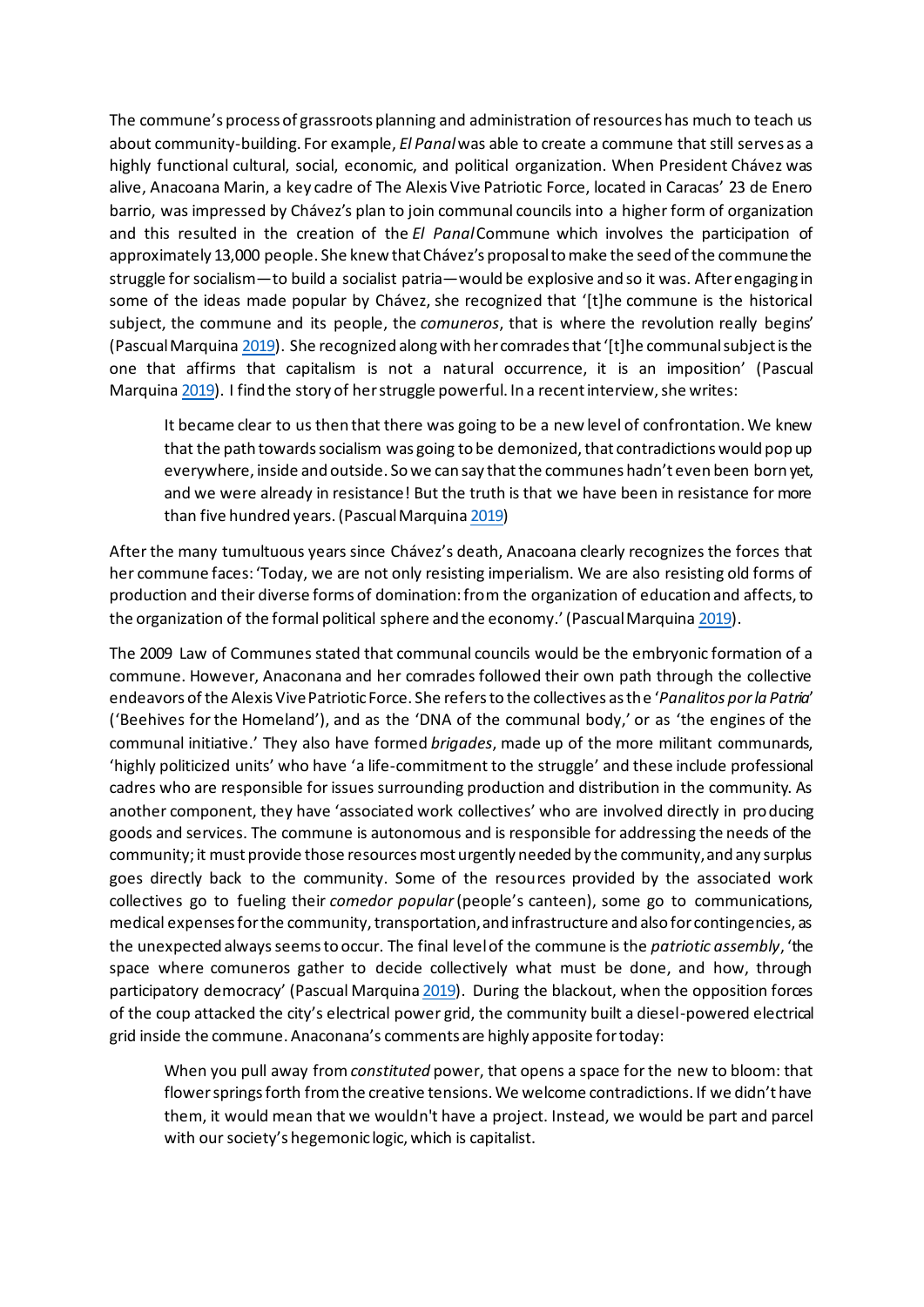Against the logic of representative democracy, we propose participatory and protagonic democracy, and the commune is the supreme expression of the latter.

Frankly, every expression of popular organization that isn't submissive has always been criminalized in history. That's because popular organization is, indeed, a problem for the system. The mass media has always demonized the people when they organize, so it shouldn't surprise us. (Pascual Marquina [2019\)](https://link.springer.com/article/10.1007/s42438-019-00050-1#CR20)

The key takeaway for me is that the communes will create the state, and not the other way around. As Anaconana writes, 'the commune, through self-government and autonomous popular economic activity, would bring about the new state, a communal state' (Pascual Marquina [2019\)](https://link.springer.com/article/10.1007/s42438-019-00050-1#CR20). Just as I was writing up these reflections, I turned on the news and heard that some sections of the military are staging a coup right at this very instant. This is the reality in Venezuela today. Of course at the time of this writing, I am sickened by the repeated imperialist attacks on Venezuelan sovereignty by the United States. According to Jeb Sprague [\(2019\)](https://link.springer.com/article/10.1007/s42438-019-00050-1#CR28), the United States has been working overtime to promote economic collapse, sabotage, and internal division within Venezuela using a variety of well-worn methods: subcontracted-out operations used to destroy electrical grids, water storage tanks, and containers of diluent needed in the oil refining process, cybernetic attacks, economic sanctions, the promotion of diplomatic isolation, funding the opposition to the democratically elected and constitutionally formed Maduro government, freezing 30 billion dollars of Venezuelan assets, the appointment of Elliot Abrams, who became notorious in helping to oversee the dirty wars in Latin America in the 1980s, which saw US-trained death squads and soldiers from a handful of Latin American countries mutilate and murder hundreds of thousands of peasants and resistance fighters and they also murdered priests who supported the peasants and were outspoken critics of government-sanctioned genocide.

Sprague [\(2019\)](https://link.springer.com/article/10.1007/s42438-019-00050-1#CR28) reports that shipments of arms have been coming into Venezuela and its adjacent neighbor, Colombia, through clandestine CIA operations and through far-right operatives in Miami in order to spark a civil war in Venezuela. The flights began immediately after the swearing into office of incumbent President Nicolás Maduro. Sprague's ([2019\)](https://link.springer.com/article/10.1007/s42438-019-00050-1#CR28) report indicates that 21 Air LLC, an air charter firm based out of Greensboro, North Carolina, has ties to Gemini Air Cargo. Gemini Air Cargo has been identified as a front company used by the CIA to take suspected terrorists out of the country to black sites so they can be interrogated and tortured.

I am equally sickened that my native country, Canada, is also participating in the coup attempts in Venezuela. I've written so much about US imperialism over the decades, and it's time I took Canada to task. At least Justin Trudeau's father had the guts to defy the US and visit his personal friend, Fidel Castro, in Cuba (see McLaren [2015\)](https://link.springer.com/article/10.1007/s42438-019-00050-1#CR17). Pierre, however, had other problems, but his tenure as Canada's philosopher king is yet another story in itself. Yves Engler [\(2019\)](https://link.springer.com/article/10.1007/s42438-019-00050-1#CR6) writes:

Thus, while the scope of the Trudeau government's current campaign against Venezuela is noteworthy, it's not the first time Ottawa has supported the overthrow of an elected, left leaning, government in the hemisphere. Canada passively supported military coups against Guatemalan President Jacobo Arbenz in 1954 and Brazilian President João Goulart in 1964 as well as 'parliamentary coups' against Paraguayan president Fernando Lugo in 2012 and Brazilian President Dilma Rousseff in 2016. Ottawa played a slightly more active role in the removal of Dominican Republic president Juan Bosch in 1965 and Chilean president Salvador Allende in 1973. In a more substantial contribution to undermining electoral democracy, Ottawa backed the Honduran military's removal of Manuel Zelaya in 2009.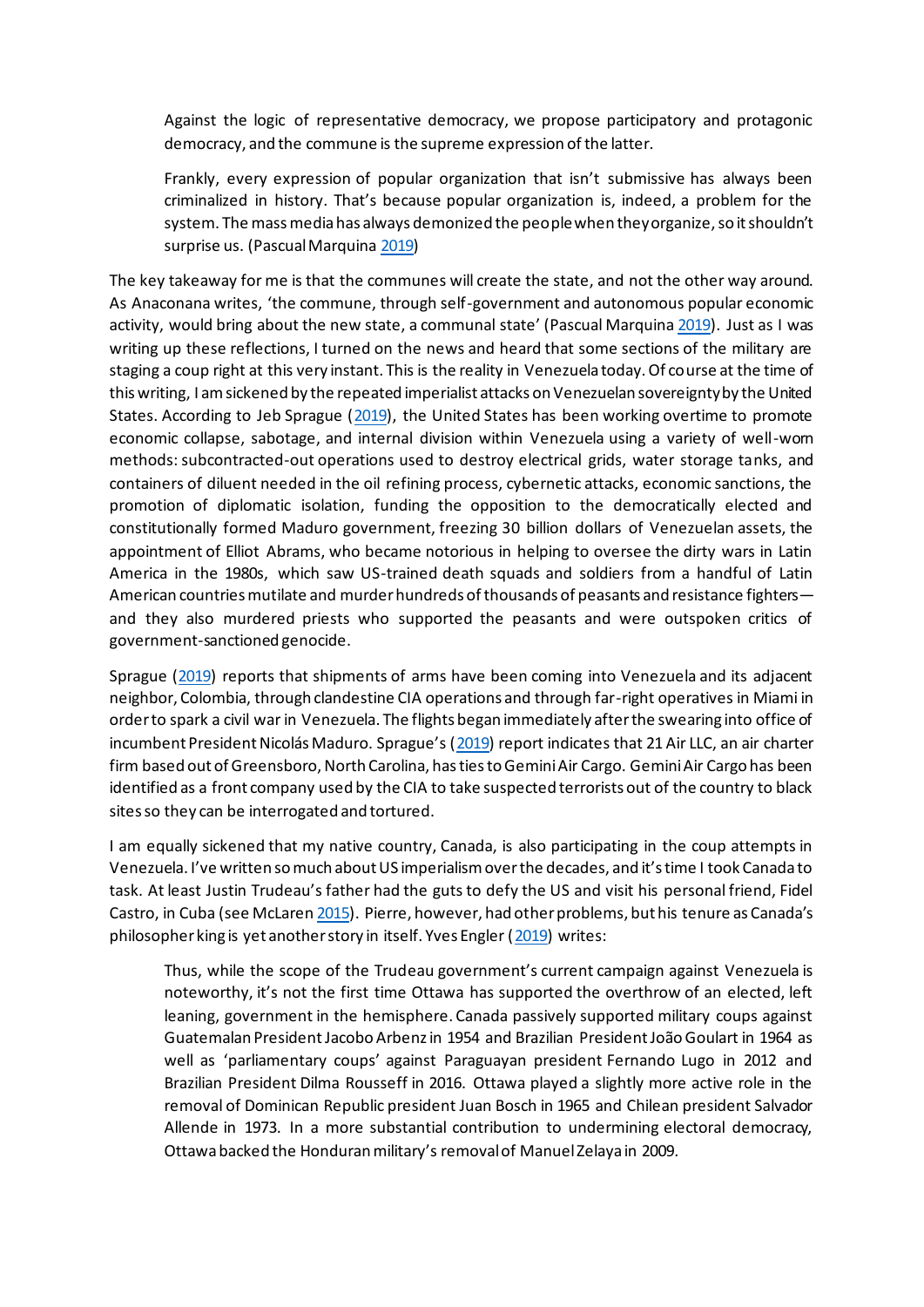Engler's ([2019\)](https://link.springer.com/article/10.1007/s42438-019-00050-1#CR6) comments should come as no surprise, but they bear repeating. Call me a *ñangara* if you must, but the animosity among North American politicians towards Venezuela has been stomach churning. As the fascist followers of Juan Gerardo Guaidó attempt to topple the last remaining edifices of the left-of-center Pink Tide in South America, Trump is ratcheting up his attack on Mexico, threatening tariffs that could result in a full-blown trade war, as Mexico under new political leadership strives to exercise its multipolar power as the 15th largest economy in the world. I had an opportunity to meet the late Venezuelan President Hugo Chávez and, more recently, Mexican President Andrés Manuel López Obrador. Neither Obrador nor Maduro will accept the role designated for their countries by the United States—that of a failed state that can easily be owned by the United States. I wait for Latin America to rise again from the dust in its struggle against US imperialism. At the same time, I cannot forget what happened to Colosio in Tijuana in 1994. May his spirit rest in peace.

#### **Should the Revolution Be Given Birth by Caesarian Section?**

We agree with Marx that it is always wise to move beyond sharing common grievances against capitalists (creating a class 'in itself') in order to create a critical consciousness of ourselves as an anticapitalist class (a class 'for itself'), which would not result in the classical version of the proletariat, but would refer to all those who recognize that great transformations will need to occur among the entire population if we wish to win people to the cause. Accordingly, we will need to offer the people reasonably unreasonable answers to what socialism as a systemic alternative will look like if we apply our most creative faculties to answering this question, without shying away from the strife and struggle this will necessarily entail.

Yes, we recognize that the revolutionary *foco* of Che will not work today but we would remain intelligent fools thinking that we can dispense altogether with a socialist pedagogy, that we can forego attempts to build Che's new socialist human being in our creation of a cybercommunist future. The creation of socialist man and woman must be the charge of every educator. Tactically, challenges abound. Light must meet the rising darkness. Will Richard Barbrook's *Class Warg*ames [\(2014;](https://link.springer.com/article/10.1007/s42438-019-00050-1#CR1) see Jandrić [2017\)](https://link.springer.com/article/10.1007/s42438-019-00050-1#CR11) offer us new ideas for a more contemporary twenty-first century approach to revolutionary strategy? Can everyday practices of ludic subversion against spectacular capitalism become a more viable approach than, say, the creation of a new transnational socialist party or, conversely, the development of the commune as the cell form of the state creating communal councils capable of forming a transnational anarcho-syndicalist federation? Can a hybrid camera comprised of a hacked digital scanner and a Victorian camera that turns us all into 'unnatural grotesques' become the new cybernetic equivalent of Sherman's union brigades moving 10 steady miles a day over corduroy roads through the Salkehatchie swamps during the Carolina's crusade, or the equivalent of a Soviet T-34 tank during the battle for Kursk? Will the canny responses of today's postdigital communist social justice warriors be as effective as Marshal Georgy Konstantinovich Zhukov's brilliant winter counter-offensive against the Wehrmacht in Operation Uranus? Or will they fall prey to a cyborg version of the Wehrmacht's Stuka dive bombers engaged in a 'devil's roundabout'? In all areas of social life, we will not know the answer to these questions unless we play the game. But as we prepare ourselves, we must activate an eternal wariness of the unsupresssable fact that our line of march might at any time be transformed into the Ides of March, a point in which history is betrayed in our attempt to save it. Raya Dunayevskaya [\(1978\)](https://link.springer.com/article/10.1007/s42438-019-00050-1#CR5) referred to this as a revolution turning into its opposite.

I remember that, when the fire and fragments of our age were in full repair, its wreckage sagging sodden in a thousand Soviet cities, when the Western powers believed that the honor that once defined our species as *homo economicus*seemed restored, the world seemed pivot back onto its axis. The darkness of the world seemed to lift, and the smiling face of humankind emitted a somber afterglow of relief. It was then that Fukuyama [\(1992\)](https://link.springer.com/article/10.1007/s42438-019-00050-1#CR7) pronounced the final victory of capitalism over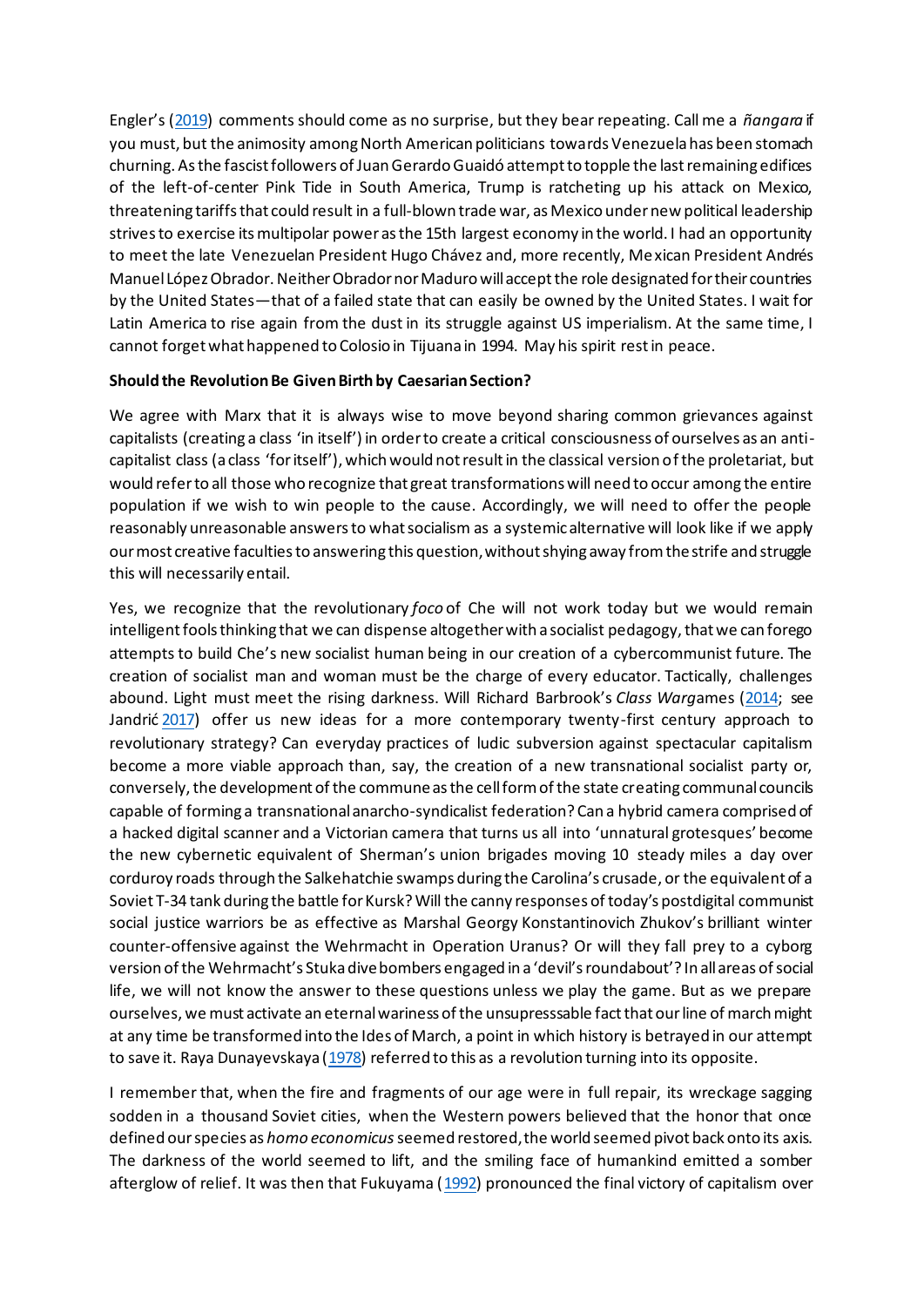history, mocking the frail hope of those strong enough to dream of a world beyond Wall Street. But the mad economist was wrong; history is never over. It is always being repeated, if not as tragedy or farce, as Marx warned us, then as wrathful perorations of regret or baneful evocations of panoramic despair. History is filled with epic endeavors crammed into a two-book dos-à-dos omnibus edition published in the dingy bric-à-brac offices of Ace Books, and bound *tête-bêche.* It is written by windy hipsters in crumpled shirts, eating plastic-wrapped sandwiches from food trucks in the parking lots of strip malls fronted with big-box chain retail. These hipsters may be wasted on their strength, yet they can hear beyond the E Ring offices of the Pentagon jackboots on the march. What they are typing into their notepads may turn into the great manifestos of the future. If they have learned one lesson, it is that we honor history not by honoring those making history but by ourselves making history.

While we may remain temporarily frozen, shocked-and-awed by the blanched face and menacing rictus of the present crisis of accumulation, we cannot act as if the historical initiative of the subaltern is either impossible or no longer necessary. In fact, the necessity of such an initiative has only intensified, as has the need for popular sovereignty, for public ownership of the means of production, f or democratic control of capitalist production, for alternative means of distribution, and for both strategic and tactical modes of resistance, and for strategies of transition to socialism, even if that means resorting to some of the 'old' methods of political disruption found in the rag-and-bone shop of political history whose pamphlets churned out by Progress Publishers many of us tossed into our dustbins at the dawn of the desktop computer era, when we believed the most important battlegrounds should be confined to the social universes of analog and digital (Jandrić et al. [2018](https://link.springer.com/article/10.1007/s42438-019-00050-1#CR12)). I'm referring here to the general strike, to mass instances of insurrection, to factory recuperations, and attempts to overcome contemporary regimes of accumulation by transcending current political organizations and alliances, and forming constituent assemblies from below. We cannot give up on the creation of new regional blocs, or the creation of forms of internationalism that can help us build a historic bloc whose transnational reach is capable of turning the tide towards victory.

#### **References**

- 1. Barbrook, R. (2014). *Class Wargames: Ludic subversion against spectacular capitalism*. Wivenhoe, New York, Port Watson: Minor Compositions[.Google Scholar](https://scholar.google.com/scholar?q=Barbrook%2C%20R.%20%282014%29.%20Class%20Wargames%3A%20Ludic%20subversion%20against%20spectacular%20capitalism.%20Wivenhoe%2C%20New%20York%2C%20Port%20Watson%3A%20Minor%20Compositions.)
- 2. Cacoyannis, M. (1964). *Zorba the Greek* [motion picture]. Los Angeles: Twentieth centuryfo[x.Google Scholar](https://scholar.google.com/scholar?q=Cacoyannis%2C%20M.%20%281964%29.%20Zorba%20the%20Greek%20%5Bmotion%20picture%5D.%20Los%20Angeles%3A%20Twentieth%20century-fox.)
- 3. Cohen, L. (1967). Suzanne. <https://youtu.be/ENyugqIaThc>. Accessed 30 May 2019.
- 4. Dictionary.com (2019). Emoji. <https://www.dictionary.com/e/emoji/>. Accessed 30 May 2019.
- 5. Dunayevskaya, R. (1978). *Marx's 'capital' and today's global crisis*. Detroit, MI: News & Letter[s.Google Scholar](https://scholar.google.com/scholar?q=Dunayevskaya%2C%20R.%20%281978%29.%20Marx%E2%80%99s%20%E2%80%98capital%E2%80%99%20and%20today%E2%80%99s%20global%20crisis.%20Detroit%2C%20MI%3A%20News%20%26%20Letters.)
- 6. Engler, Y. (2019). Canada's ugly role in the US-led coup in Venezuela. Canadian Dimension, 4 February. <https://canadiandimension.com/articles/view/canada-us-coup-venezuela>. Accessed 30 May 2019.
- 7. Fukuyama, F. (1992). *The end of history and the last man*. New York: Free Pres[s.Google Scholar](http://scholar.google.com/scholar_lookup?title=The%20end%20of%20history%20and%20the%20last%20man&author=F.%20Fukuyama&publication_year=1992)
- 8. Goldberg, J. (2002). Immanent corrections. National Review, 16 January. <https://www.nationalreview.com/2002/01/immanent-corrections-jonah-goldberg/>. Accessed 30 May 2019.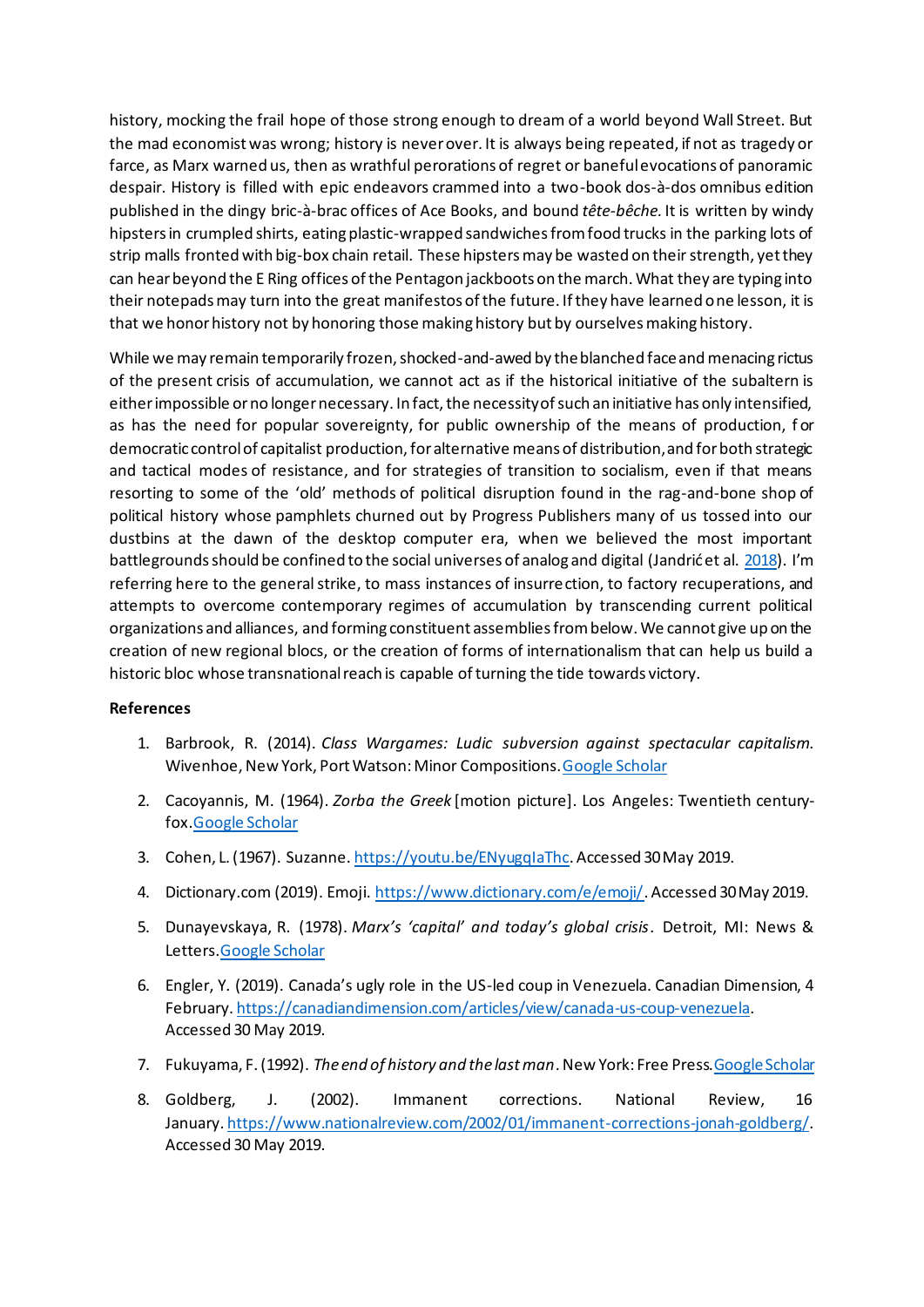- 9. Griffith, D. W. (1915). *The birth of a nation. [motion picture]*. Los Angeles: David W. Griffith Corp[.Google Scholar](http://scholar.google.com/scholar_lookup?title=%0A%20%20%20%20%20%20%20%20%20%20%20%20%20%20%20%20%20%20%20%20%20%20%20%20%20%20%20%20%20%20The%20birth%20of%20a%20nation.%20%5Bmotion%20picture%5D&author=DW.%20Griffith&publication_year=1915)
- 10. Hartford, J. (1967). Gentle on my mind. [https://youtu.be/DbZHIoaapmE.](https://youtu.be/DbZHIoaapmE) Accessed 30 May 2019.
- 11. Jandrić, P. (2017). *Learning in the age of digital reason*. Rotterdam: Sens[e.CrossRe](https://doi.org/10.1007/978-94-6351-077-6)[fGoogle](http://scholar.google.com/scholar_lookup?title=Learning%20in%20the%20age%20of%20digital%20reason&author=P.%20Jandri%C4%87&publication_year=2017)  **[Scholar](http://scholar.google.com/scholar_lookup?title=Learning%20in%20the%20age%20of%20digital%20reason&author=P.%20Jandri%C4%87&publication_year=2017)**
- 12. Jandrić, P., Knox, J., Besley, T., Ryberg, T., Suoranta, J., & Hayes, S. (2018). Postdigital science and education. *Educational Philosophy and Theory, 50*(10), 893– 899. [https://doi.org/10.1080/00131857.2018.1454000.CrossRef](https://doi.org/10.1080/00131857.2018.1454000)[Google Scholar](http://scholar.google.com/scholar_lookup?title=Postdigital%20science%20and%20education&author=P.%20Jandri%C4%87&author=J.%20Knox&author=T.%20Besley&author=T.%20Ryberg&author=J.%20Suoranta&author=S.%20Hayes&journal=Educational%20Philosophy%20and%20Theory&volume=50&issue=10&pages=893-899&publication_year=2018&doi=10.1080%2F00131857.2018.1454000)
- 13. Klein, R. (2019). Atlah Church is classified as a hate group. It's able to run a school anyway. Huffington Post, 29 April. [https://www.huffpost.com/entry/harlem-atlah-church-james](https://www.huffpost.com/entry/harlem-atlah-church-james-david-manning_n_5cba0a9ae4b06605e3ee5cde)[david-manning\\_n\\_5cba0a9ae4b06605e3ee5cde.](https://www.huffpost.com/entry/harlem-atlah-church-james-david-manning_n_5cba0a9ae4b06605e3ee5cde) Accessed 30 May 2019.
- 14. McLaren, P., & Jandrić, P. (2014). Critical revolutionary pedagogy is made by walking in a world where many worlds coexist. *Policy Futures in Education, 12*(6), 805– 831. [https://doi.org/10.2304/pfie.2014.12.6.805.CrossRef](https://doi.org/10.2304/pfie.2014.12.6.805)[Google Scholar](http://scholar.google.com/scholar_lookup?title=Critical%20revolutionary%20pedagogy%20is%20made%20by%20walking%20%E2%80%93%20in%20a%20world%20where%20many%20worlds%20coexist&author=P.%20McLaren&author=P.%20Jandri%C4%87&journal=Policy%20Futures%20in%20Education&volume=12&issue=6&pages=805-831&publication_year=2014&doi=10.2304%2Fpfie.2014.12.6.805)
- 15. McLaren, P., & Jandrić, P. (2017). From liberation to salvation: revolutionary critical pedagogy meets liberation theology. *Policy Futures in Education, 15*(5), 620– 652. [https://doi.org/10.1177/1478210317695713.CrossRef](https://doi.org/10.1177/1478210317695713)[Google Scholar](http://scholar.google.com/scholar_lookup?title=From%20liberation%20to%20salvation%3A%20revolutionary%20critical%20pedagogy%20meets%20liberation%20theology&author=P.%20McLaren&author=P.%20Jandri%C4%87&journal=Policy%20Futures%20in%20Education&volume=15&issue=5&pages=620-652&publication_year=2017&doi=10.1177%2F1478210317695713)
- 16. McLaren, P. (1999). *Schooling as a ritual performance: towards a political economy of educational symbols and gestures*. Lanham, MD: Rowman & Littlefiel[d.Google Scholar](http://scholar.google.com/scholar_lookup?title=Schooling%20as%20a%20ritual%20performance%3A%20towards%20a%20political%20economy%20of%20educational%20symbols%20and%20gestures&author=P.%20McLaren&publication_year=1999)
- 17. McLaren, P. (2015). *Pedagogy of insurrection: from resurrection to revolution*. New York: Peter Lang[.CrossRef](https://doi.org/10.3726/978-1-4539-1567-7)[Google Scholar](http://scholar.google.com/scholar_lookup?title=Pedagogy%20of%20insurrection%3A%20from%20resurrection%20to%20revolution&author=P.%20McLaren&publication_year=2015)
- 18. Mueler, R. S., III. (2019). *Report on the investigation into Russian interference in the 2016 presidential election*. Washington: U.S. Department of Justice <https://www.justice.gov/storage/report.pdf>. Accessed 30 May 2019[.Google Scholar](http://scholar.google.com/scholar_lookup?title=Report%20on%20the%20investigation%20into%20Russian%20interference%20in%20the%202016%20presidential%20election&author=RS.%20Mueler&publication_year=2019)
- 19. Noori Farzan, A., & Brice-Saddler, M. (2019). 'Time for the Ku Klux Klan to night ride again': an Alabama newspaper editor wants to bring back lynching. The Washington Post, 19 February. [https://www.washingtonpost.com/nation/2019/02/19/time-ku-klux-klan-night](https://www.washingtonpost.com/nation/2019/02/19/time-ku-klux-klan-night-ride-again-an-alabama-newspaper-editor-wants-bring-back-lynching/?utm_term=.47f991370df9)[ride-again-an-alabama-newspaper-editor-wants-bring-back](https://www.washingtonpost.com/nation/2019/02/19/time-ku-klux-klan-night-ride-again-an-alabama-newspaper-editor-wants-bring-back-lynching/?utm_term=.47f991370df9)[lynching/?utm\\_term=.47f991370df9.](https://www.washingtonpost.com/nation/2019/02/19/time-ku-klux-klan-night-ride-again-an-alabama-newspaper-editor-wants-bring-back-lynching/?utm_term=.47f991370df9) Accessed 30 May 2019.
- 20. Pascual Marquina, C. (2019). The commune is the supreme expression of participatory democracy: a conversation with Anacaona Marin of El Panal commune. Venezuelanalysis, 19 April. [https://venezuelanalysis.com/analysis/14435.](https://venezuelanalysis.com/analysis/14435) Accessed 30 May 2019.
- 21. Peters, M. A., & Jandrić, P. (2018). *The digital university: a dialogue and manifesto*. New York: Peter Lang[.CrossRef](https://doi.org/10.3726/b11314)[Google Scholar](http://scholar.google.com/scholar_lookup?title=The%20digital%20university%3A%20a%20dialogue%20and%20manifesto&author=MA.%20Peters&author=P.%20Jandri%C4%87&publication_year=2018)
- 22. Presley, E. (1972). Fools rush in. [https://youtu.be/S\\_bnMpStDag](https://youtu.be/S_bnMpStDag). Accessed 30 May 2019.
- 23. Rosenberg, E. (2019). I believe in white supremacy: John Wayne's 191 playboy interview goes viral on twitter. The Washington Post, 20 February. [https://www.washingtonpost.com/arts](https://www.washingtonpost.com/arts-entertainment/2019/02/20/i-believe-white-supremacy-john-waynes-notorious-playboy-interview-goes-viral-twitter/?utm_term=.5e5d263f157a)[entertainment/2019/02/20/i-believe-white-supremacy-john-waynes-notorious-playboy](https://www.washingtonpost.com/arts-entertainment/2019/02/20/i-believe-white-supremacy-john-waynes-notorious-playboy-interview-goes-viral-twitter/?utm_term=.5e5d263f157a)[interview-goes-viral-twitter/?utm\\_term=.5e5d263f157a.](https://www.washingtonpost.com/arts-entertainment/2019/02/20/i-believe-white-supremacy-john-waynes-notorious-playboy-interview-goes-viral-twitter/?utm_term=.5e5d263f157a) Accessed 30 May 2019.